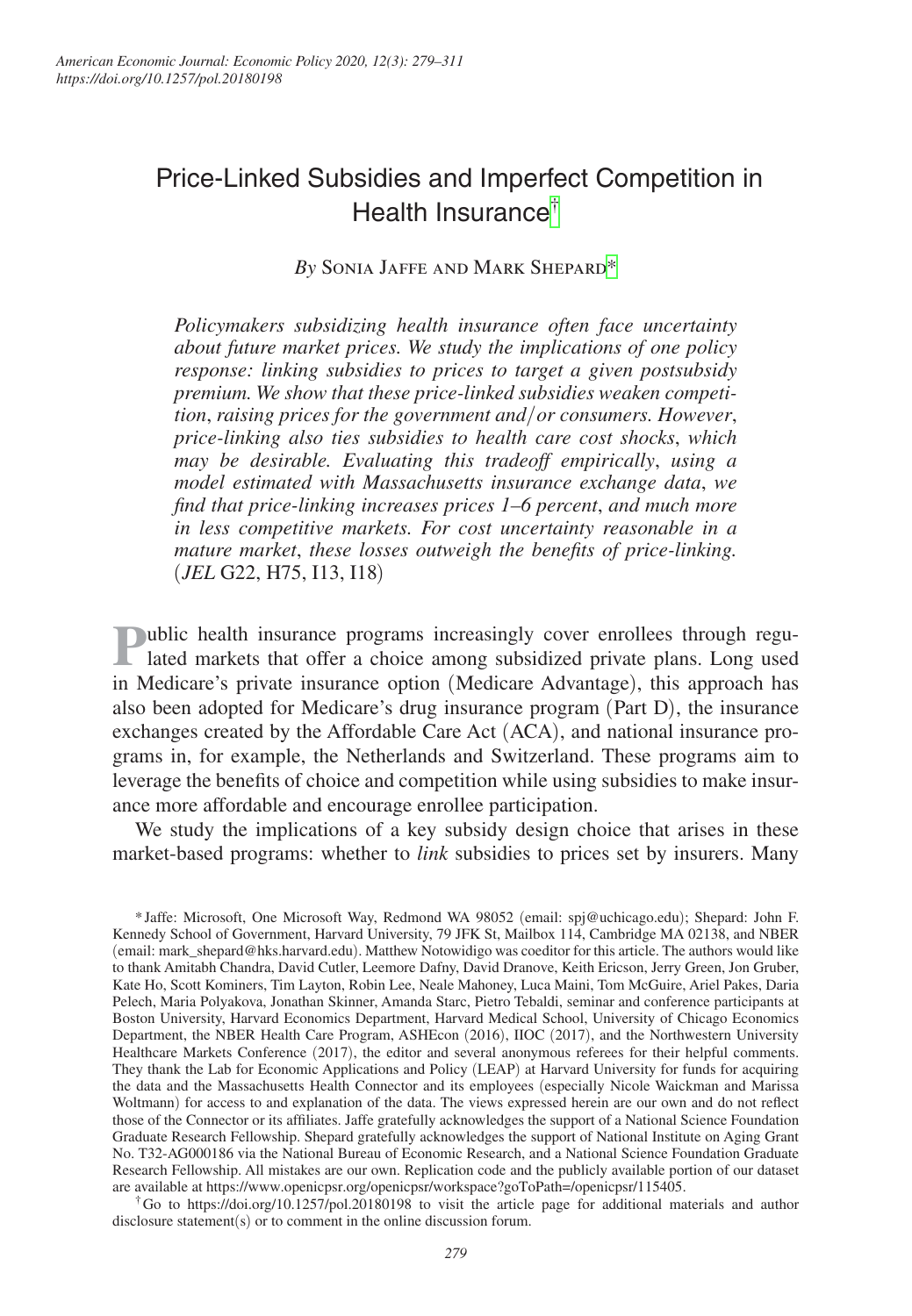programs take this "price-linked" subsidy approach. For instance, Medicare Part D links subsidies to market average prices, and the ACA exchanges link subsidies to the second-cheapest "silver" tier plan. Other programs choose to set subsidies at specific levels or based on external benchmarks not controlled by insurers—an approach we call "fixed" subsidies. Medicare Advantage, for example, sets subsidy benchmarks based on an area's lagged costs in traditional Medicare. This choice between subsidy types is also relevant to some noninsurance markets where the government subsidizes individuals' purchases from private providers, such as school vouchers and housing subsidies.

While linking subsidies to prices can be convenient for regulators, it also raises concerns about competition. Despite the prevalence of these price-linked subsidies, the economic incentives and tradeoffs involved are not well understood. In this paper, we argue that price-linked subsidies should be thought of as involving a basic tradeoff. On the one hand, they weaken price competition in imperfectly competitive markets, leading to higher prices and government costs than under fixed subsidies. On the other hand, price-linked subsidies create an indirect link between subsidies and cost shocks, which can be desirable in the face of uncertainty about health care costs or political economy constraints.

We use a simple model to formalize the competitive implications of price-linked subsidies. We do so in a setting, modeled on the ACA case, where all competing firms receive the *same subsidy amount*—a key principle of "managed competition" (Enthoven 1988) intended to avoid the clear distortions when each firm's price determines its *own* subsidy (e.g., percentage subsidies).<sup>[1](#page-1-0)</sup> We show that market-level price-linked subsidies still weaken price competition when there is an "outside option" to which the subsidy does not apply. In the ACA, a higher subsidy decreases the cost of buying a market plan relative to the outside option of not buying insurance. Each firm gains some of the consumers brought into the market by the higher subsidy, so each firm has an incentive to raise the price of any plan that may affect the subsidy.<sup>2</sup>

We derive a simple first-order approximation to the effect of price-linked subsidies on the equilibrium price of the subsidy-pivotal plan. Price-linked subsidies effectively remove the outside option as a price competitor for this plan: as the plan raises its price, it becomes more expensive relative to other plans, but its price relative to the outside option is unchanged. As a result, the distortion is larger when the pivotal plan (i) competes more directly with the outside option (a larger cross elasticity with respect to the price of the outside option—e.g., the mandate penalty) or (ii) has more market power (a smaller own-price elasticity of demand). The outside option of uninsurance is important in the ACA case since a large share of the subsidy-eligible population remains uninsured. Furthermore, the ACA exchanges are highly concentrated, with about half of consumers living in markets with just one or two insurers as of 2018 (Kaiser Family Foundation 2018).

<span id="page-1-0"></span><sup>1</sup>Percentage-of-price subsidies are commonly used in employer health insurance and have been shown to weaken price competition (Cutler and Reber 1998, Liu and Jin 2015) though also to mitigate problems with adverse

<span id="page-1-1"></span> $2$ While fixed subsidies can affect prices by shifting the demand curve (Decarolis, Polyakova, and Ryan forthcoming), they do not change the *slope* of the demand curve in this way that clearly distorts prices upward.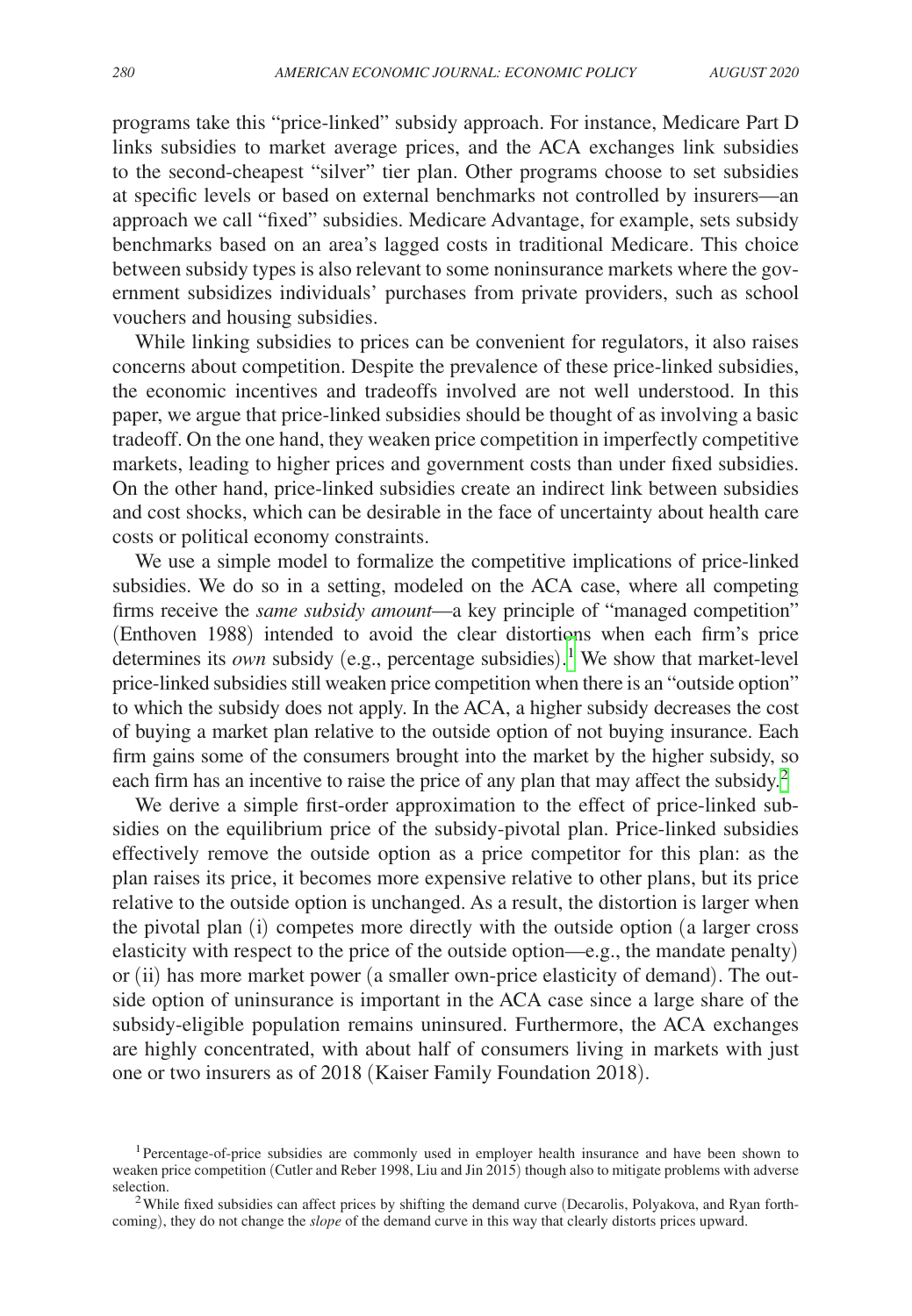Next, having shown how price-linked subsidies distort prices, we ask whether price-linked subsidies might nevertheless be the right choice under certain circumstances. We argue that the case for price-linking relies on regulators facing at least one of two forms of *constraints*: informational constraints (uncertainty) or political economy constraints. Absent these limitations, regulators could predict equilibrium prices—and therefore the price-linked subsidy amount—and replicate it with a fixed subsidy of equal size; this fixed subsidy would result in lower prices, greater coverage, and a pure gain for consumers. Uncertainty limits the regulator's ability to predict prices, while political economy constraints, such as regulatory capture, can prevent regulators from optimally using their information to adjust subsidies.

We discuss these rationales for price-linked subsidies in Section V. We also pay special attention to evaluating the uncertainty rationale. On its own, cost or price uncertainty is not sufficient to justify the higher prices from price-linked subsidies; the cost uncertainty must translate into uncertainty about the *optimal* subsidy level. We propose (and include in our model) two reasons why optimal subsidies may vary with prices. First, the government may wish to insure low-income enrollees against the risk of price shocks—the ACA's subsidies were intended to ensure that postsubsidy premiums are "affordable" regardless of insurance prices. Second, higher prices may reflect higher underlying health care costs and therefore higher costs of uncompensated care for the uninsured—an externality borne by hospitals and clinics that the uninsured do not internalize when choosing to forgo coverage.<sup>[3](#page-2-0)</sup> Price-linking automatically connects subsidies to market-level health care cost shocks if insurer prices reflect information on costs beyond what regulators have (or can use).

To study empirically the pricing distortions and welfare tradeoffs of price-linked subsidies, we draw on administrative plan enrollment and claims data from Massachusetts' pre-ACA subsidized insurance exchange, supplemented with data on the uninsured from the American Community Survey. An important precursor to the ACA, the Massachusetts market lets us observe insurance demand and costs for a similar setting, low-income population, and price-linked subsidy design. We use our model of insurer competition to estimate the effects of price-linked subsidies based on parameters estimated from the Massachusetts data.

We use two methods for this empirical exercise. First, we use a sufficient statistics approach (Chetty 2009), drawing on natural experiments in Massachusetts to estimate the key statistics that enter our first-order approximation to the pricing distortion. The main natural experiment is the introduction of the mandate penalty in December 2007. Using income groups exempt from the penalty as a control group, we estimate that each \$1 increase in the relative monthly price of uninsurance raised demand for the cheapest plan by about 1 percent. We also use a difference-in-difference approach based on within-plan differential price changes to estimate an own-price semi-elasticity of demand of −2.16 percent.

<span id="page-2-0"></span><sup>&</sup>lt;sup>3</sup>There is growing evidence on the importance of uncompensated care for low-income people (Finkelstein, Hendren, and Luttmer 2015; Garthwaite, Gross, and Notowidigdo 2018). Mahoney (2015) proposes including these costs (which he connects with the threat of bankruptcy) as a rationale for the mandate penalty.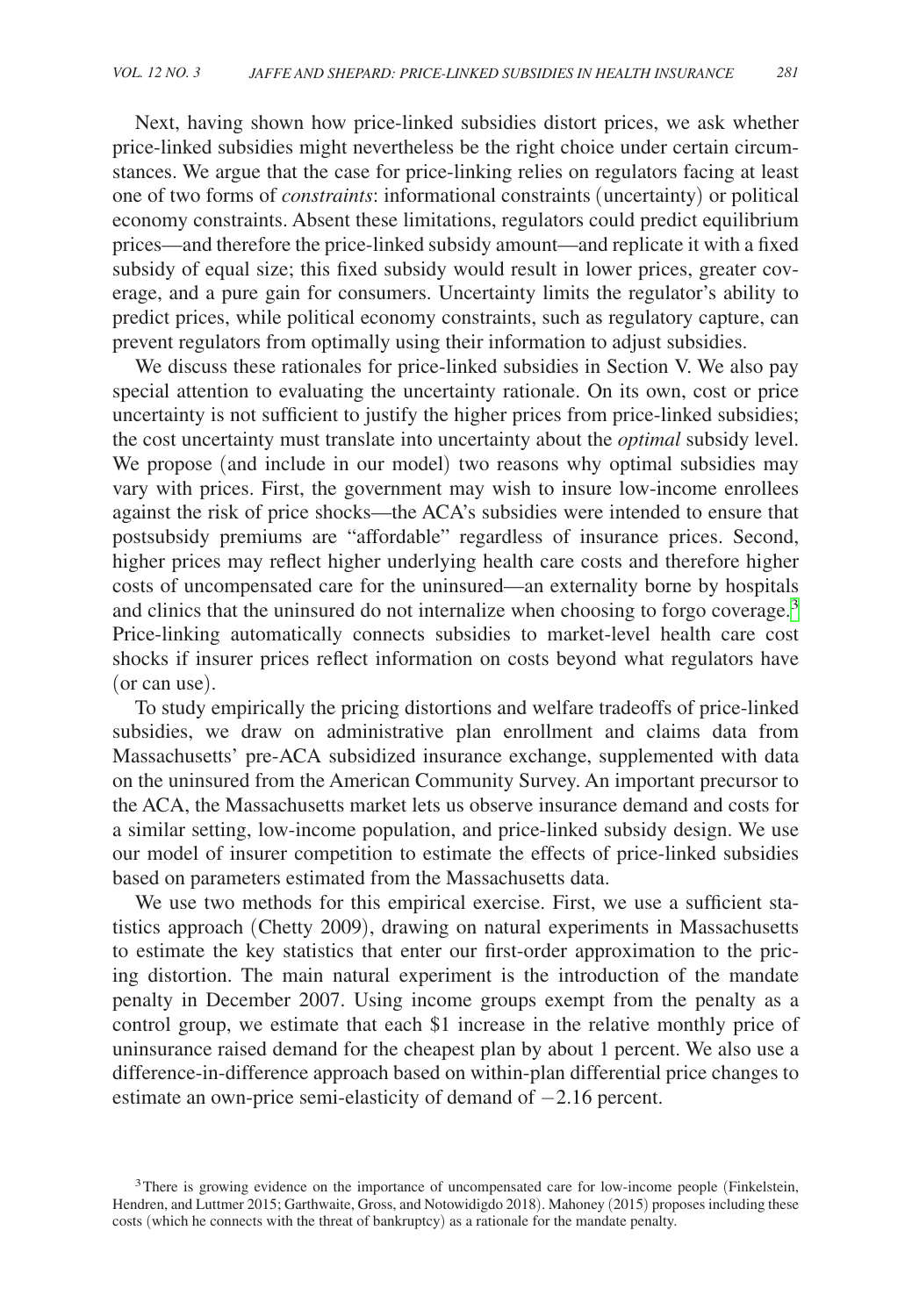Our second method is to use structural demand and cost models to simulate equilibrium under price-linked and fixed subsidies. While this approach necessarily involves more assumptions, it lets us go beyond price effects to estimate welfare impacts and simulate the tradeoffs involved in the presence of cost uncertainty and under different market structures. It also takes into account strategic interactions and adverse selection, which are not in the reduced form approximation. An important strength of our approach is that we use estimates from the natural experiments to identify key model parameters that govern substitution patterns among plans and between plans and uninsurance.

Across both methods, we find three sets of results. First, we estimate that price-linked subsidies raise the price of the pivotal plan by a nontrivial amount—by 9 percent (or \$36 per month) in the sufficient statistics method and 1–6 percent (or \$4–26 per month) in the simulations. Based on our 2011 simulations, switching from price-linked to fixed subsidies could achieve either the same insured rate at 6.1 percent lower subsidy cost or 3.1 percentage points greater insurance coverage at the same cost. Of course, the actual distortion for the ACA might be higher or lower because of the ways the ACA differs from Massachusetts.

Second, we show that the pricing distortion depends critically on the intensity of market competition. We find that the effect of price linking is about twice as large (6–12 percent of baseline price) when we simulate markets with just two competitors, as in many ACA markets. The largest distortions occur when the gap between the costs of the two insurers is large—i.e., if a low-cost plan competes against a high-cost plan. These two-competitor simulations also show that with four major insurers, switching to price-linked subsidies has a comparable effect on the price of the cheapest plan as removing all but one of that plan's competitors.

Third, we evaluate market-level cost uncertainty as a rationale for price-linked subsidies, assuming an optimizing regulator who can flexibly set subsidies in each market. We find that uncertainty must be quite high—the regulator's cost prediction error must exceed  $+/-12.5$  percent—for the benefits of price-linked subsidies to outweigh the losses from higher prices. This degree of uncertainty is unlikely in markets where lagged cost data are available, though it is more plausible for a new market.

This analysis casts doubt on cost uncertainty as a sufficient explanation for price-linked subsidies. We conclude that rationalizing price linking would require political economy factors. These factors could include limits on regulators' bandwidth to optimize fixed subsidies based on local health care costs, an extreme concern that postsubsidy prices always be "affordable," and the potential for regulatory capture in a fixed-subsidy system. In practice, an important political economy issue for the ACA has been the presence of a federal regulator opposed to the law's original objectives. In the face of regulatory action that contributed to sharply higher prices, price-linked subsidies have stabilized postsubsidy premiums and mitigated what might have been an adverse selection death spiral.

*Related Literature*.—Our paper is related to a small but growing body of research studying the (often unintended) competitive implications of subsidy policies including in Medicare Part D (Decarolis 2015; Decarolis, Polyakova, and Ryan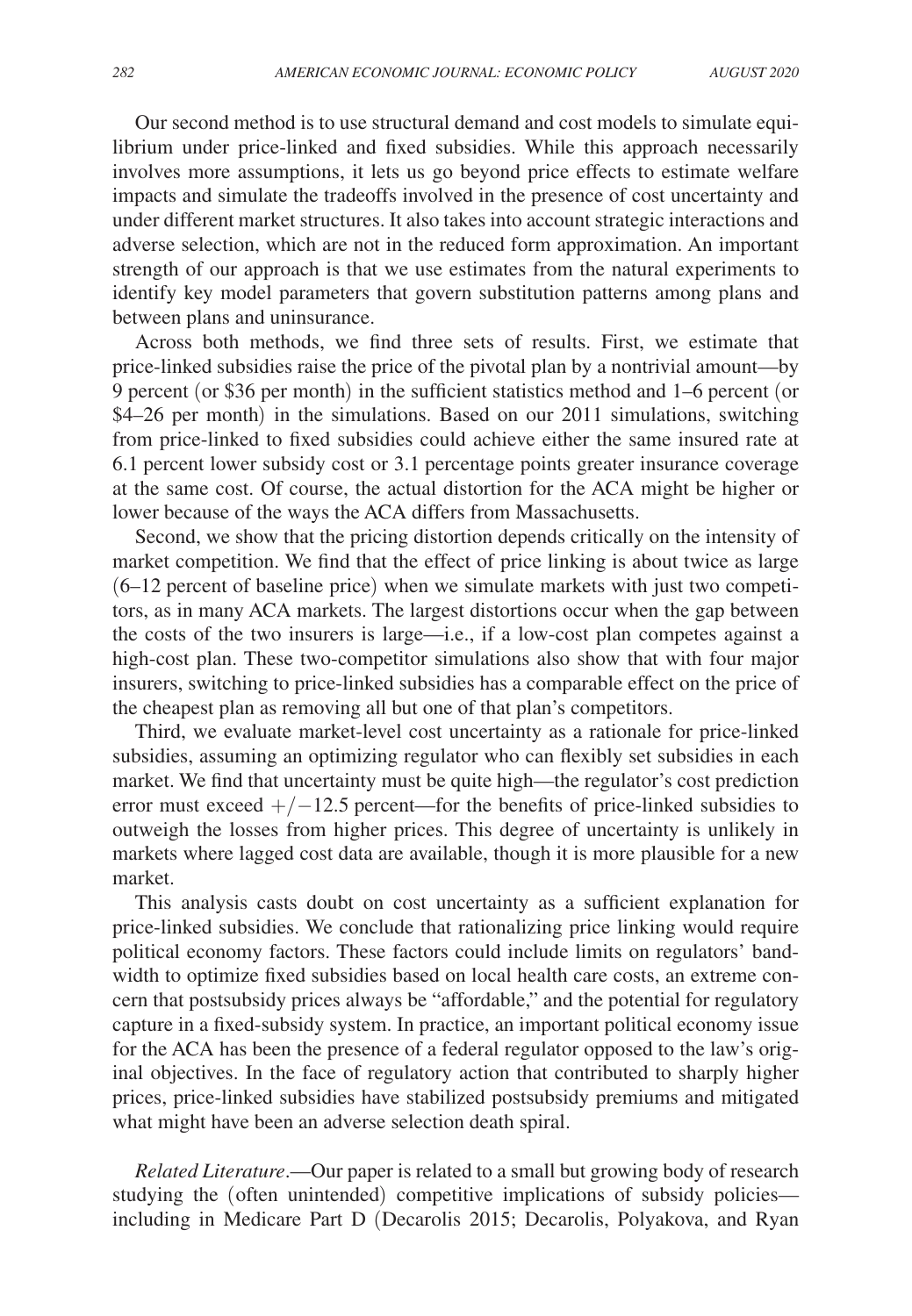forthcoming), Medicare Advantage (Curto et al. 2014), and employer insurance (Cutler and Reber 1998, Liu and Jin 2015). Most closely related is concurrent work by Tebaldi (2017), which studies California's ACA exchange and considers fixed subsidies (or "vouchers") as a counterfactual. While Tebaldi focuses on the specifics of the ACA context and the benefits of age-specific subsidies, we analyze the conceptual and welfare tradeoffs of price-linked subsidies and their performance under cost uncertainty.

Our paper is also part of broader literature estimating equilibrium under imperfect competition in health insurance markets, including in Massachusetts (Ericson and Starc 2015, 2016). Recent work by Shepard (2016) and Finkelstein, Hendren, and Shepard (2019) uses the same CommCare setting and data as us, but it focuses on different research questions: Shepard (2016) studies hospital networks and adverse selection, while Finkelstein, Hendren, and Shepard (2019) quantifies willingness to pay for insurance.

The remainder of the paper is structured as follows. Section I derives the distortion effect and shows the welfare tradeoffs of price-linked subsidies in a simple model. Section II describes our setting and data, and Section III uses estimates from natural experiments to approximate this pricing distortion. Section IV estimates the structural model and presents simulations. Finally, Section V discusses the role of uncertainty and political constraints as well as the applicability of our framework to other markets, and Section VI concludes.

#### **I. Theory**

We adapt a standard discrete choice model of demand to allow for a mandate penalty and subsidy policies. The conditions for firm profit maximization show the basic mechanism through which the subsidy structure affects prices and give a first-order approximation for the price distortion. We focus on the case relevant for our data, in which each insurer offers a single plan. In online Appendix A1, we show that the basic logic of the distortion carries through to a more general model allowing for multiplan insurers (as in the ACA).

Insurers  $j = 1, \ldots, J$  each offer a differentiated plan and compete by setting prices  $P = \{P_j\}_{j=1,\dots,J}$ . The exchange collects these price bids and uses a prespecified formula to determine a subsidy  $S(P)$  that applies equally to all plans.<sup>[4](#page-4-0)</sup> Subsidy-eligible consumers then choose which (if any) plan to purchase based on plan attributes and postsubsidy prices,  $P_j^{cons} = P_j - S(P)$ . If consumers choose the outside option of uninsurance, they must pay a mandate penalty, *M*(*P*), which could also depend on prices. Total demand for plan *j*,  $Q_i(P^{cons},M)$ , is a function of all postsubsidy premiums and the mandate penalty.

We assume that insurers set prices simultaneously to maximize static profits, knowing the effect of prices on demand and cost. As in most recent work on insurance (e.g., Handel, Hendel, and Whinston 2015), we assume fixed plan attributes

<span id="page-4-0"></span><sup>4</sup>The subsidy and mandate penalty may differ across consumers based on their incomes or other characteristics. For ease of exposition, we do not show this case here, but we do include income-specific subsidies in our empirical model.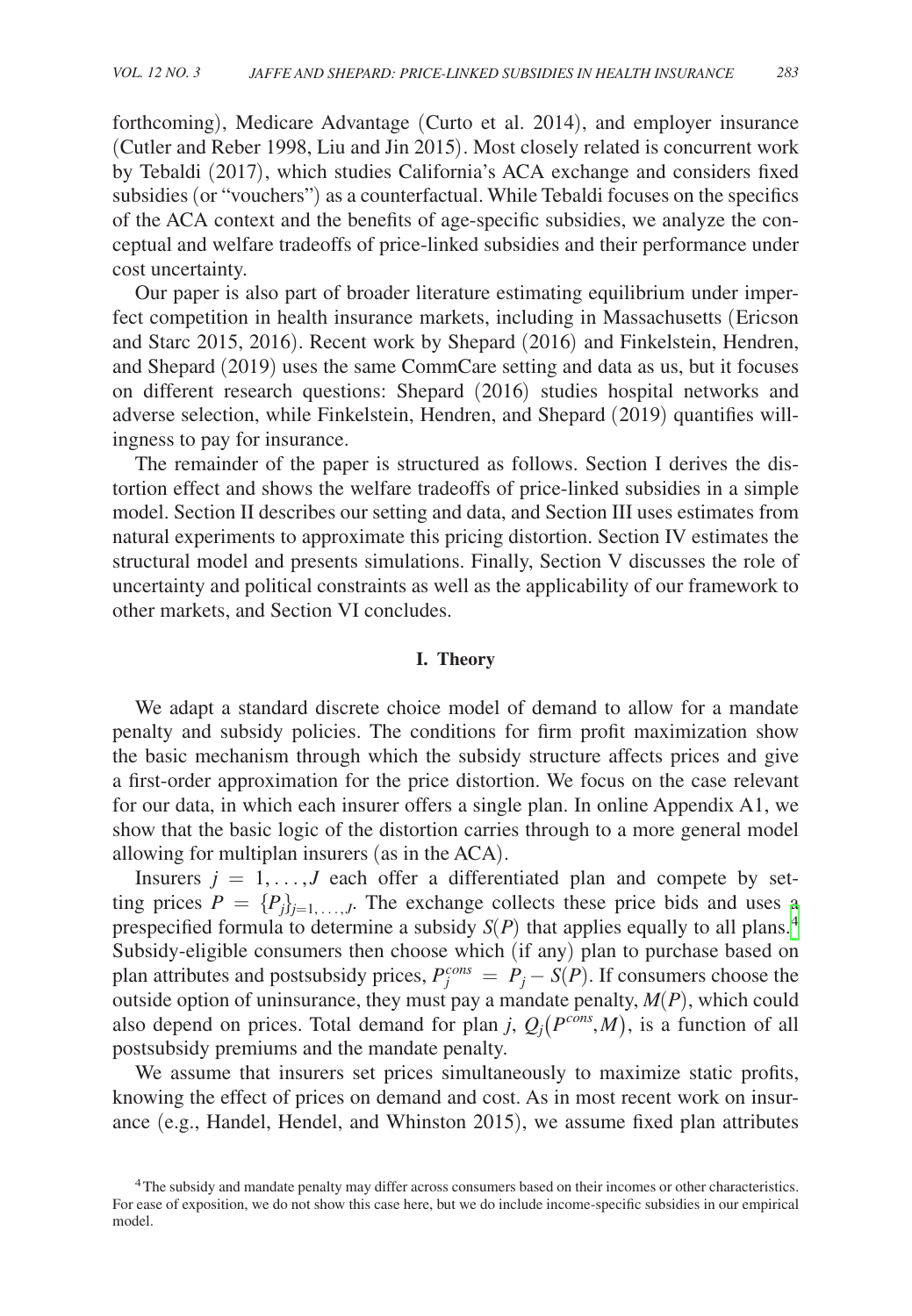and focus instead on pricing incentives conditional on plan design. For simplicity, we model the case where the exchange's risk adjustment completely accounts for adverse selection, so each insurer has a net-of-risk-adjustment marginal cost  $c_j$  that does not depend on prices.<sup>[5](#page-5-0)</sup> The insurer profit function is

$$
\pi_j = (P_j - c_j) \cdot Q_j(P^{cons}, M).
$$

A necessary condition for Nash equilibrium is that each firm's first-order condi-tion holds:<sup>[6](#page-5-1)</sup>

(1) 
$$
\frac{d\pi_j}{dP_j} = Q_j(P^{cons}, M) + (P_j - c_j) \cdot \frac{dQ_j}{dP_j} = 0.
$$

This differs from standard oligopoly pricing conditions in that the firm's price *Pj* enters consumer demand *indirectly* through the subsidized premiums,  $P_j^{cons} = P_j - S(P)$ . As a result, the term  $dQ_j/dP_j$  (a total derivative) combines consumer responses to premium changes and any indirect effects on demand if  $P_i$ affects the subsidy or mandate penalty (via the regulatory formula). The total effect on demand of raising  $P_j$  is

values the subsidy of maintenance penalty (via the regulatory formula:

\non demand of raising 
$$
P_j
$$
 is

\n
$$
(2) \qquad \frac{dQ_j}{dP_j} = \underbrace{\frac{\partial Q_j}{\partial P_j^{cons}}}_{\text{Direct}} - \underbrace{\left(\sum_k \frac{\partial Q_j}{\partial P_k^{cons}}\right) \frac{\partial S}{\partial P_j}}_{\text{via Subsidy}} + \underbrace{\frac{\partial Q_j}{\partial M} \frac{\partial M}{\partial P_j}}_{\text{via Mandate}}.
$$

The first term is the standard demand slope with respect to the consumer premium. The next two terms are the indirect effects via the subsidy (which lowers all plans' consumer premiums) and the mandate penalty.

We can simplify equation (2) by imposing an assumption that is standard in most discrete choice models: that (at least locally) price enters the utility function linearly.<sup>[7](#page-5-2)</sup> This assumption implies that only *price differences*, not levels, matter for demand. Thus, raising all prices (and the mandate penalty) by \$1 is simply a lump-sum transfer that leaves demand unchanged:  $\sum_k \hat{\partial} Q_j / \partial P_k^{cons} + \partial Q_j / \partial M = 0$ ,  $\forall j$ . Using this condition to simplify equation (2), we get

For that leaves demand unchanged: 
$$
\sum_{k} OQ_{j}/OP_{k}^{\text{even}} + \partial Q_{j}/\partial M
$$
 condition to simplify equation (2), we get

\n(3)

\n
$$
\frac{dQ_{j}}{dP_{j}} = \frac{\partial Q_{j}}{\partial P_{j}^{\text{cons}}} + \frac{\partial Q_{j}}{\partial M} \cdot \underbrace{\left(\frac{\partial S}{\partial P_{j}} + \frac{\partial M}{\partial P_{j}}\right)}_{\text{Price-Linking}}.
$$

<span id="page-5-0"></span><sup>5</sup>In online Appendix A2, we show how adverse selection (beyond what is adjusted for by the exchange) inter-<br>acts with the subsidy structure, but the basic intuition is the same.

<span id="page-5-1"></span> $6$ This condition is still necessary for Nash equilibrium in a more complicated model where insurers also set quality characteristics. Thus, our main theoretical point about price-linked subsidies holds when quality is endogenous, though there may also be effects on quality and cost levels not captured in our model.

<span id="page-5-2"></span>This assumption is typically justified by the fact that prices are a small share of income. After subsidies, premiums in our setting are just 0–5 percent of income, and price differences are even smaller. In our context, this also assumes that the uninsured pay or expect to pay the mandate penalty; this latter assumption is supported by the empirical finding in Section IIIA that demand responds similarly to an increase in the mandate penalty and a decrease in all premiums. In an insurance setting, linear-in-price utility can be seen as a transformed approximation to a CARA utility function, in which risk aversion is constant with income.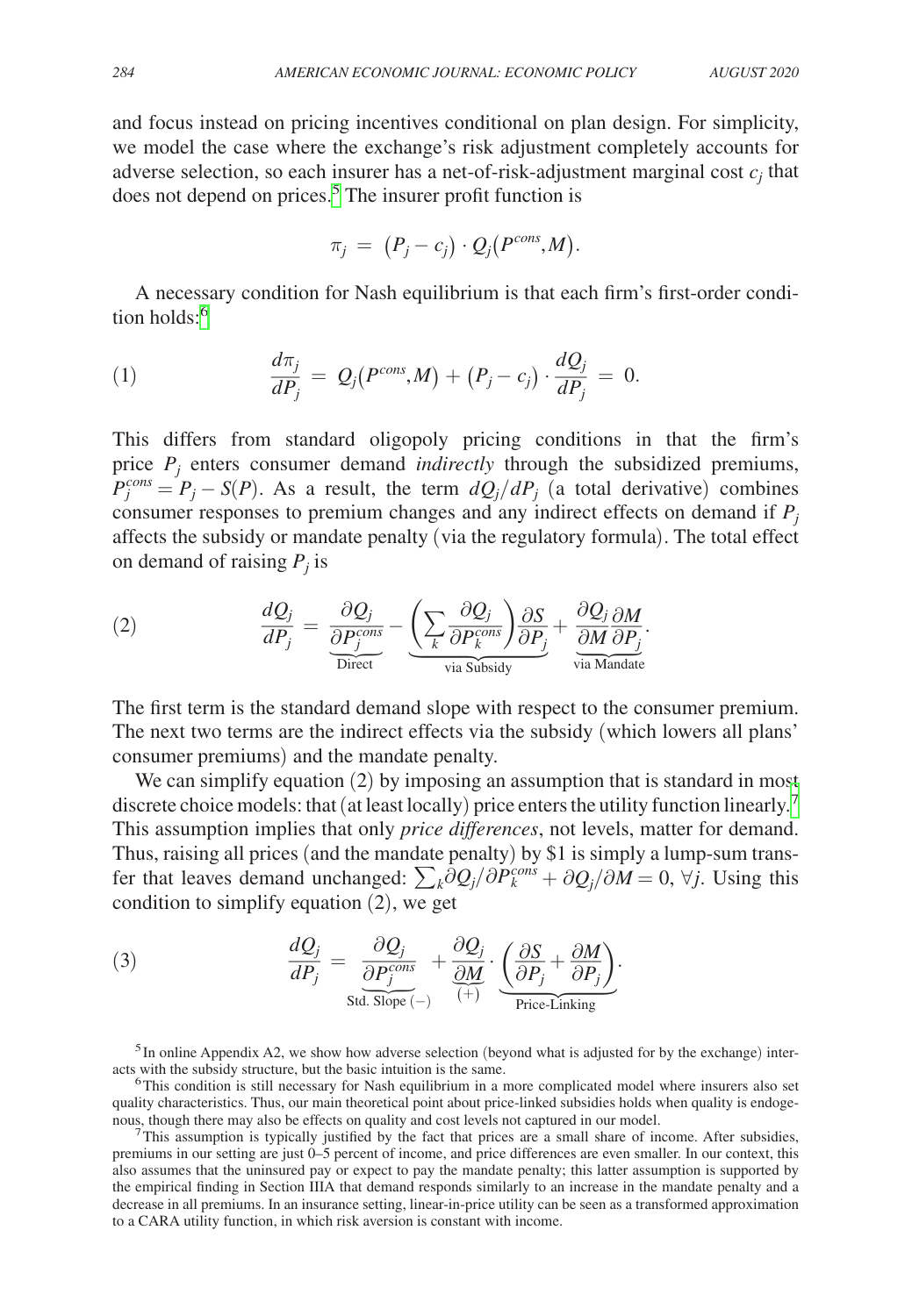The effective demand slope (for a firm's pricing equation) equals the standard slope of the demand curve, plus an adjustment if either *S* or *M* is linked to prices.

Under standard assumptions  $\partial Q_j / \partial M$  is positive. Since, as we formalize below, under price-linked subsidies the "Price Linking" term in equation (3) is also positive, the total adjustment effect is positive. This diminishes the (negative) slope of the demand curve, making *effective* demand less elastic, which increases equilibrium markups.

How much the price responsiveness of demand is attenuated by the price linking of the subsidy or mandate penalty depends on the magnitude of ∂ *Qj* /∂*M*. Intuitively, this is because neither *S* nor *M* affects price differences among in-market plans, but they both affect the price of all plans relative to the outside option. Since relative prices are what drive demand, the effect of *S* and *M* depends on how sensitive  $Q_j$  is to the relative price of the outside option. If there is no outside option or if few additional people buy insurance when *M* increases, the effect will be small; if substitution is high, the effect will be large. Thus, a key goal of our empirical work is to estimate  $\partial Q_j / \partial M$ .

#### A. *Markups under Different Subsidy Policies*

*Fixed Subsidies*.—One policy option is for regulators to set the subsidy and mandate penalty based only on "exogenous" factors not controlled by market actors. We call this policy scheme "fixed subsidies" to emphasize that they are fixed relative to prices; however, subsidies may adjust over time and across markets based on exogenous factors (e.g., local costs in Medicare), as in the yardstick competition model of Shleifer (1985). Under fixed subsidies,<br>  $\frac{\partial S}{\partial P} = \frac{\partial M}{\partial P}$ 

$$
\frac{\partial S}{\partial P_j} = \frac{\partial M}{\partial P_j} = 0, \quad \forall j.
$$

Since subsidies and the mandate penalty are unaffected by any plan's price,  $dQ_j/dP_j$ in equation (3) simplifies to the demand slope  $\partial Q_j / \partial P_j^{cons}$ . Even though there are subsidies, the equilibrium pricing conditions are not altered relative to the standard form for differentiated product competition. Of course, the subsidy and mandate may shift the insurance demand curve—which can affect equilibrium markups, as shown by Decarolis, Polyakova, and Ryan (forthcoming)—but they do not *rotate* the demand curve. Markups are

$$
Mkup_j^F \equiv P_j - c_j = \frac{1}{\eta_j}, \quad \forall j,
$$

where  $\eta_j \equiv -(1/Q_j)(\partial Q_j/\partial P_j^{cons})$  is the own-price semi-elasticity of demand.

*Price-Linked Subsidies*.—Alternatively, exchanges could *link subsidies to prices* (but again set a fixed mandate penalty). If, as was the policy in Massachusetts, the regulator wants to ensure that the cheapest plan's postsubsidy premium equals an (income-specific) "affordable amount," regardless of its presubsidy price, then

$$
S(P) = \min_j P_j - AffAmt
$$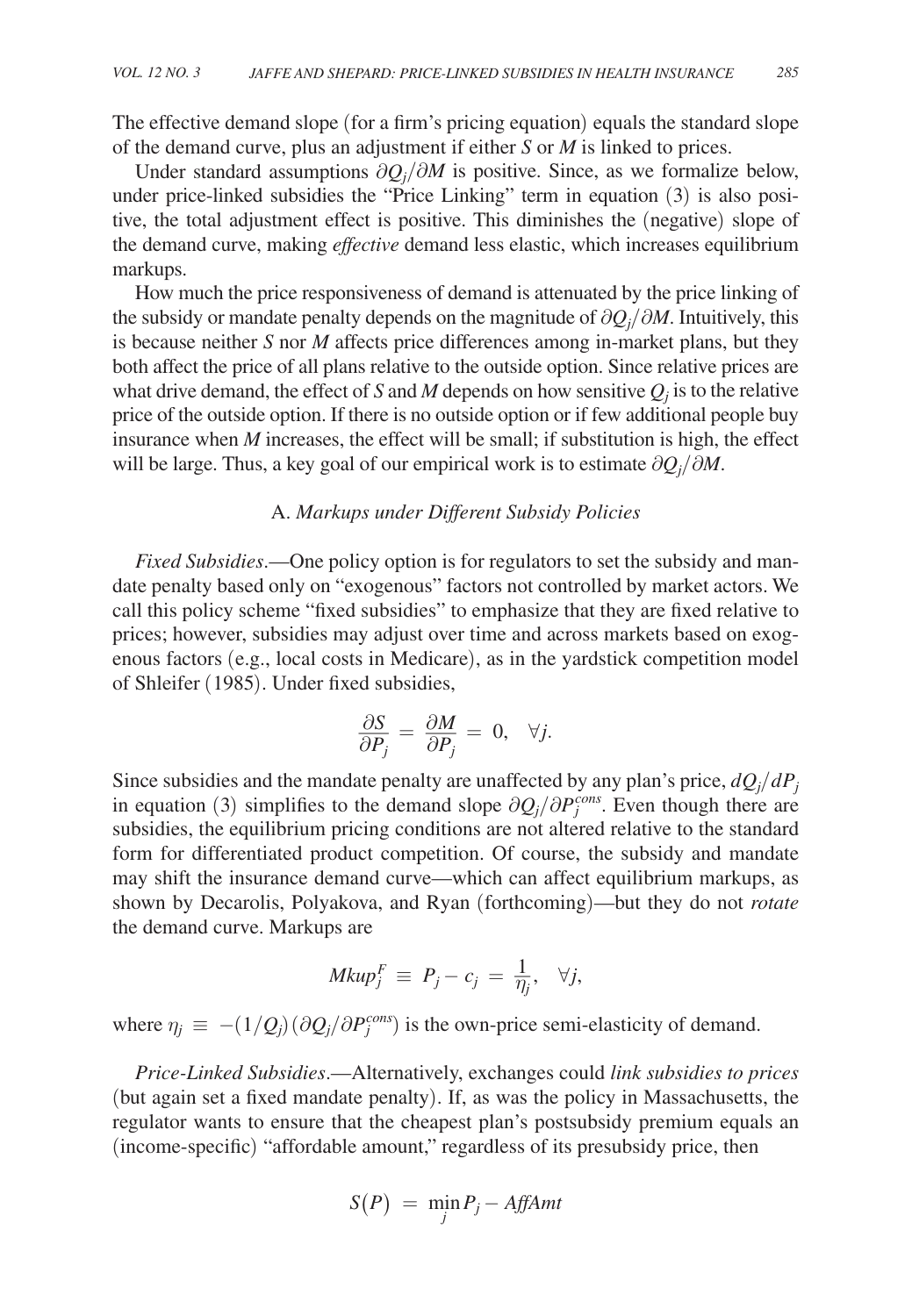$$
AUGUST\,2020
$$

so  $\partial S(P)/\partial P_j = 1$ , where *j* is the index of the pivotal (cheapest) plan.<br>Demand for the pivotal plan is effectively less

Demand for the pivotal plan is effectively less elastic:  $dQ_j/dP_j = \frac{\partial Q_j}{\partial P_j} + \frac{\partial Q_j}{\partial M}$ . Plugging this into equation (1) and rearranging yields the following markup condition for the pivotal plan under price-linked subsidies:

$$
Mkup_{\underline{j}}^{PLink} \equiv P_{\underline{j}} - c_{\underline{j}} = \frac{1}{\eta_{\underline{j}} - \eta_{\underline{j},M}},
$$

where  $\eta_{j,M} \equiv (1/Q_j) (\partial Q_j / \partial M)$  is the semi-elasticity of demand for *j* with respect to the mandate penalty. The first-order condition for the nonpivotal firms is the same as in the fixed-subsidy case.

If the decrease in demand elasticity for the pivotal plan is large enough that it wants to price so high that it would no longer be pivotal, the equilibrium conditions are more complicated. In this case there will generally be a range of possible equilibria, each with a tie among multiple cheapest plans, an issue we address in our simulations.

*Comparing Fixed and Price-Linked Subsidies*.—Given the equations for the markup of the pivotal plan under each subsidy framework, we can look at the difference between the two. If the semielasticities of demand are constant across the relevant range of prices (equivalently, if own-cost pass-through equals one and cross pass-through is zero), we can derive an explicit expression for the absolute and per-

cent increase in markings between fixed and price-linked subsidies:

\n
$$
(4) \qquad \Delta M k u p_{\underline{j}} = M k u p_{\underline{j}}^{PLink} - M k u p_{\underline{j}}^F = \frac{\eta_{\underline{j},M}}{\eta_{\underline{j}}(\eta_{\underline{j}} - \eta_{\underline{j},M})} > 0,
$$

(4) 
$$
\Delta M \kappa u p_j = M \kappa u p_j - M \kappa u p_j = \frac{\eta_j (\eta_j - \eta_{j,M})}{\eta_j (\eta_j - \eta_{j,M})} > 0,
$$
  
(5) 
$$
\% \Delta M \kappa u p_j = \frac{M \kappa u p_j^{\text{Planck}} - M \kappa u p_j^{\text{Enck}}}{M \kappa u p_j^{\text{Enck}}} = \frac{\eta_{j,M}}{(\eta_j - \eta_{j,M})} > 0,
$$

which are generally positive because  $\eta_{j,M} > 0$  and  $\eta_j > 0$  under standard demand assumptions, and  $\eta_i > \eta_{i,M}$  as long as there is at least one other in-market option besides *j*. Alternatively, if semielasticities are not constant, this expression can be thought of as an estimate of how much marginal costs would have had to decrease to offset the incentive distortion generated by price-linked subsidies.<sup>8</sup>

Price-linked subsidies lower the effective price sensitivity faced by the pivotal (cheapest) plan, leading to a higher equilibrium markup than under fixed subsidies. Like much of the related literature, we assume that the market reaches equilibrium where firms effectively know each other's prices, so there is no uncertainty about which plan will be pivotal. In this case, the distortion directly affects the pivotal plan, though there may be strategic responses by other firms. In a model with uncertainty about others' prices (e.g., due to uncertainty about others' costs), the distortionary term  $\eta_{i,M}$  would be weighted by the

<span id="page-7-0"></span> $8$ This is similar to the idea from Werden (1996) that, without assumptions about elasticities away from the equilibrium, one can calculate the marginal cost efficiencies needed to offset the price-increase incentives of a merger.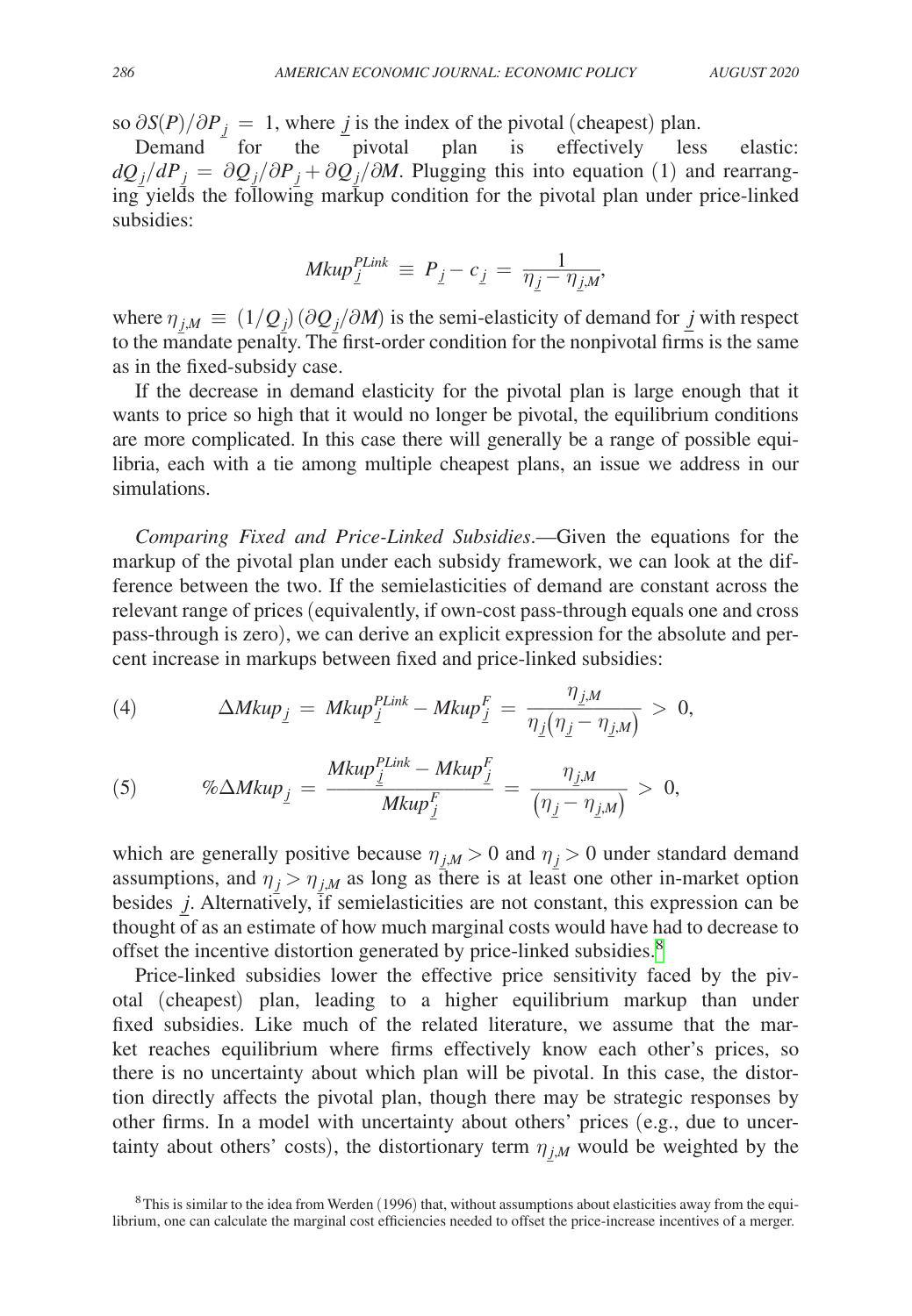probability of being the lowest price plan. The (ex post) cheapest plan would have a smaller distortion, but there would also be direct effects on other plans' prices.

*An Alternate Policy*.—We also note an interesting implication of the price-linking term in equation (3). Fixed subsidies make this term zero—eliminating the competitive distortion—by making the *S* and *M* fixed with respect to prices. Another way to eliminate the distortion is to link subsidies to prices  $(\partial S/\partial P_i > 0)$  but link the mandate penalty to prices in the *opposite direction*  $(\partial M/\partial P_j = -\partial S/\partial P_j < 0)$ . Intuitively, this eliminates the distortion because it means that insurer prices do not affect  $S + M$ , the *net* public incentive for consumers to buy insurance. We discuss this alternate policy in more detail in online Appendix A3.

### B. *Welfare and Uncertainty*

One of our paper's objectives is to study the welfare implications of price-linked subsidies when regulators face uncertainty. We base our welfare analysis on a consumer surplus standard (common in antitrust analysis), adjusted to subtract net government spending (subsidy cost net of mandate revenue) and a social externality of uninsurance. Together, these form a regulatory objective that we refer to as "public surplus"; see online Appendix A4 for a formal specification. In our empirical work, we also consider an alternative where the regulator's objective includes insurer profits, as in a social surplus standard.

The public surplus objective captures two rationales for subsidizing insurance: adverse selection and negative externalities from individuals being uninsured. We allow for two types of externalities from uninsurance. The first is the cost of the health care the uninsured receive but do not pay for. Recent work has shown that the uninsured use substantial charity care (or "uncompensated care"), whose cost is borne by hospitals and public clinics who cannot or will not deny needed care (Finkelstein, Hendren, and Luttmer 2015; Garthwaite, Gross, and Notowidigdo 2018; Mahoney 2015). The second type of externality is a pure (paternalistic) social disutility of people lacking insurance, consistent with much of the political language motivating subsidies.

Absent uncertainty—i.e., with full information about costs, demand, and pricing behavior—the regulator can predict prices and therefore the subsidy amount that will emerge under a price-linked subsidy policy. The regulator could then set a fixed subsidy to replicate the amount of the price-linked subsidy, leading insurers to lower prices and therefore premiums (since the subsidy is unchanged). This implies gains for consumers and more people buying insurance. If the mandate penalty had been set optimally, the regulator would be indifferent between the costs and benefits of those additional insurance purchases.

Absent uncertainty, the following three conditions are jointly sufficient to ensure welfare is higher under fixed subsidies than under price-linked subsidies:

(i) *Profits of the pivotal plan are increasing in the level of the subsidy*. This is a weak condition. It holds under either adverse selection or no selection. This is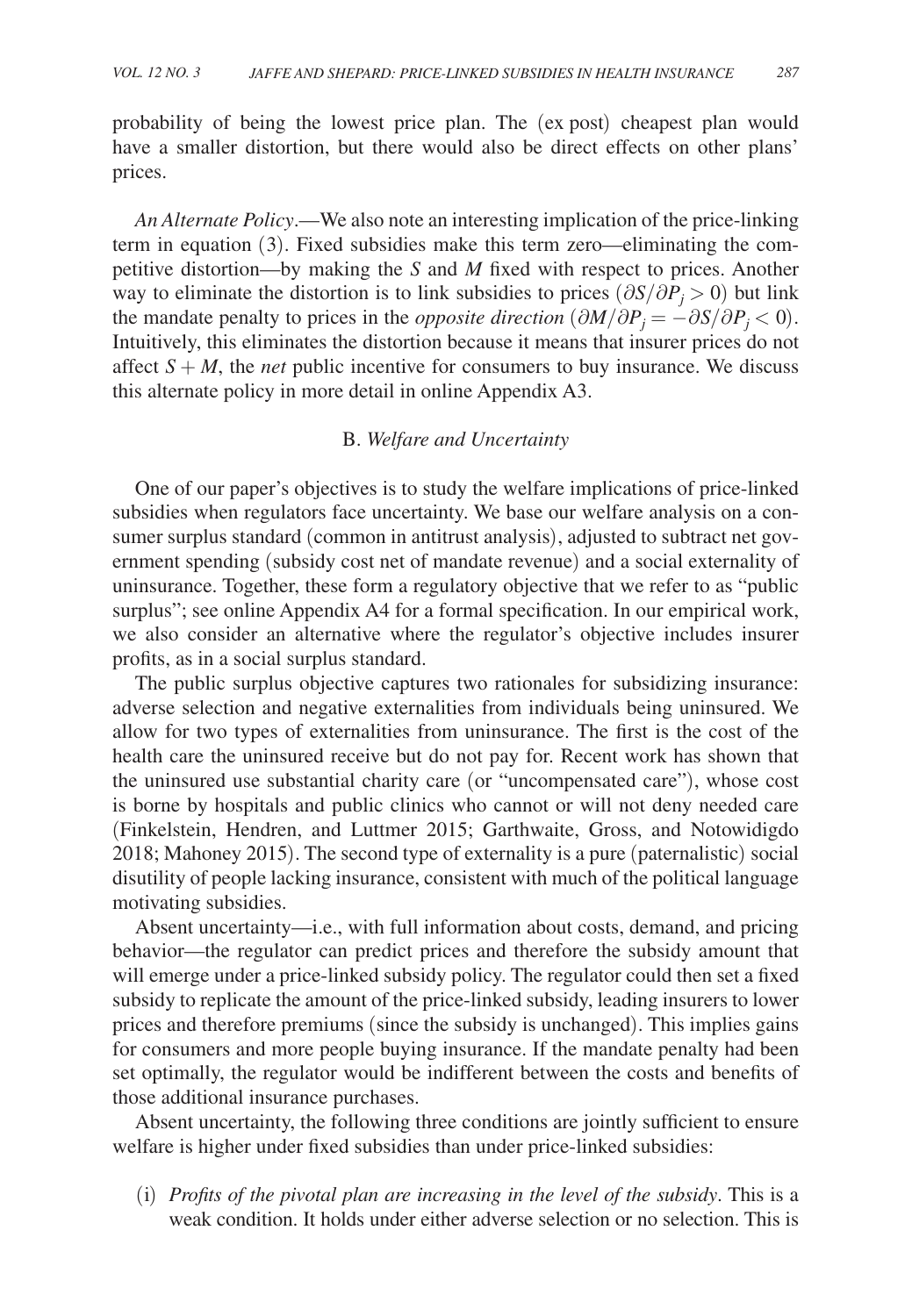all that is necessary to ensure that price-linking increases the price of the cheapest plan.

- (ii) *Each plan's optimal price is increasing in the marginal cost of the subsidy-pivotal plan.* This is related to prices being strategic complements. (It holds trivially with logit demand.)
- (iii) *Welfare is decreasing in each plan's price.* This necessarily holds if the regulator puts sufficiently little weight on firm profits and can hold more generally.

See online Appendix A5 for a more detailed discussion.

Under uncertainty, the regulator cannot perfectly predict equilibrium prices, so it cannot replicate the price-linked subsidy amount using a fixed subsidy. Price-linked subsidies may be better, despite the higher prices, because of two potential advantages. First, price-linked subsidies can allow regulators to better calibrate the subsidy when (i) regulators are uncertain about market costs (or prices), *and* (ii) the *optimal* subsidies are higher in states of the world where prices are unexpectedly high. If there are market-wide health care cost shocks—e.g., an expensive new treatment or an increase in nurses' wages—these will likely increase both insurers' costs (and prices) *and* the externality of charity care. Higher prices would therefore signal a larger externality and a larger optimal subsidy, creating a rationale for price-linked subsidies. Importantly, these shocks must be observed by insurers but not by the regulator; otherwise, prices would contain no additional information for regulators.

Second, with cost uncertainty, price-linked subsidies also have the benefit of stabilizing postsubsidy consumer prices, transferring the risk of cost shocks to the government; we think this is reflected in the political rhetoric around "affordability." We incorporate the value of this risk protection into our simulations; online Appendix A4 shows how.

#### **II. Setting and Data**

#### A. *CommCare Setting*

To understand the quantitative importance of the incentives created by price-linked subsidies, we estimate a model using data from Massachusetts' pre-ACA subsidized health insurance exchange, known as Commonwealth Care (CommCare). Created in the state's 2006 health care reform, CommCare facilitated and subsidized coverage for individuals earning less than 300 percent of the federal poverty level (FPL) and lacking access to insurance from an employer or another government program. This population is similar to those newly eligible for public insurance under the ACA. There are four to five insurers offering plans during the period we study, making it suitable for a model of imperfect competition.

CommCare's design is similar to the ACA exchanges but somewhat simpler. There are no gold/silver/bronze tiers; each participating insurer offers a single plan. That plan must follow specified rules for cost sharing and covered medical services. However, insurers can differentiate on covered provider networks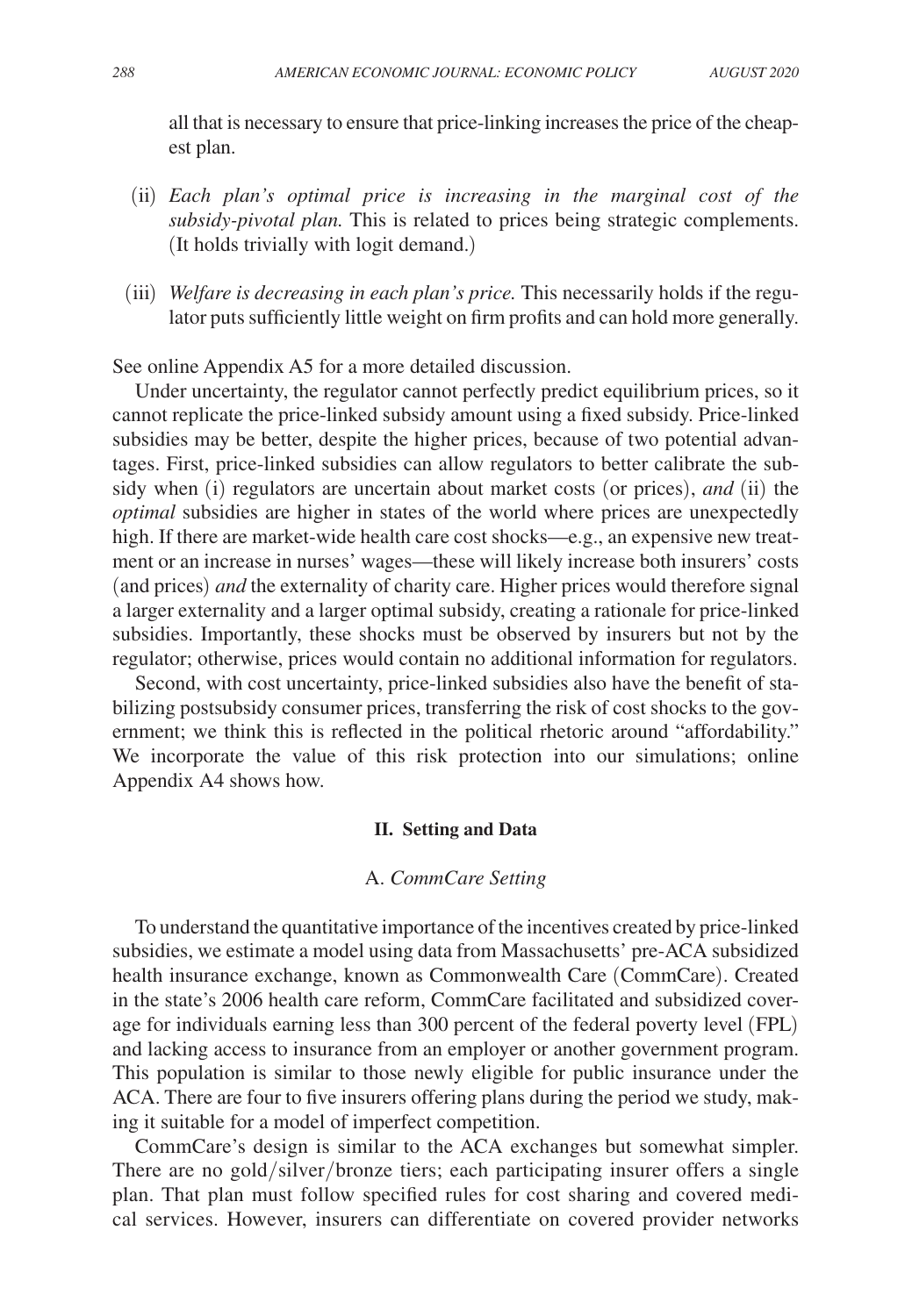and other aspects of quality, such as customer service. Importantly, these flexible quality attributes apply equally to enrollees in all income groups, a fact we use in estimating demand.

In CommCare, subsidies are linked to the price of the cheapest plan so that this plan costs an income-specific "affordable amount," which varies between \$0 and \$116. A consumer's premium for a plan is the plan's price (set by the insurer) minus the subsidy for that consumer's income group. In addition (and unlike the ACA), CommCare applied special subsidies for the below-100-percent-of-poverty group that made all plans free, regardless of their presubsidy price. We use this fact to aid demand estimation—since this group can purchase the same plans but faces different relative prices than other income groups.

Since CommCare's eligibility criteria exclude people with access to other sources of health insurance, eligible individuals' relevant outside option is uninsurance.[9](#page-10-0) The price of uninsurance is the mandate penalty after its introduction in late 2007 (as discussed in Section IIIA). Like subsidies, the mandate varies across income groups and is set to equal half of each group's affordable amount (i.e., half of the postsubsidy premium of the cheapest plan).

People regularly move in and out of eligibility for insurance through CommCare based on factors like losing/getting a job or a change in income (as a result, the median duration per enrollment spell is about 13 months). In our model, we treat eligibility as exogenous. When someone becomes eligible, they choose whether to enroll in CommCare and if so, which plan to choose. While enrolled, consumers can switch plans once a year during open enrollment; in practice however, switching rates are quite low (about 5 percent). Enrollees remain in CommCare until they either lose eligibility or choose to leave the market to become uninsured; we do not observe why they leave.

## B. *Data and Samples for Structural Model*

Administrative data from the CommCare program<sup>10</sup> let us observe (on a monthly basis) the set of participating members, their demographics, the plans and premiums available to them, their chosen plan, and their realized health care costs (via insurance claims). The availability of cost data is an advantage of the CommCare setting. It is one of the few insurance exchanges with plan choice and cost data linked at the individual level.

We supplement the CommCare data with data on the uninsured from the American Community Survey (ACS) in order to get a dataset of CommCare-eligible

<span id="page-10-0"></span><sup>&</sup>lt;sup>9</sup>In theory, individuals could buy unsubsidized coverage on a separate exchange ("CommChoice"), but these plans have less generous benefits and are more expensive because of the lack of subsidies. Some eligible consumers may have had access to employer insurance that was deemed "unaffordable" (based on the employer covering less than 20/33 percent of the cost of family/individual coverage). Because this is likely to be a small group and we have no way of measuring them in the data, we do not attempt to adjust for these individuals.

<span id="page-10-1"></span> $10$ These data were obtained under a data use agreement with the Massachusetts Health Connector, the agency that runs CommCare. All data are de-identified. Our study protocol was approved by the IRBs of Harvard and the NBER.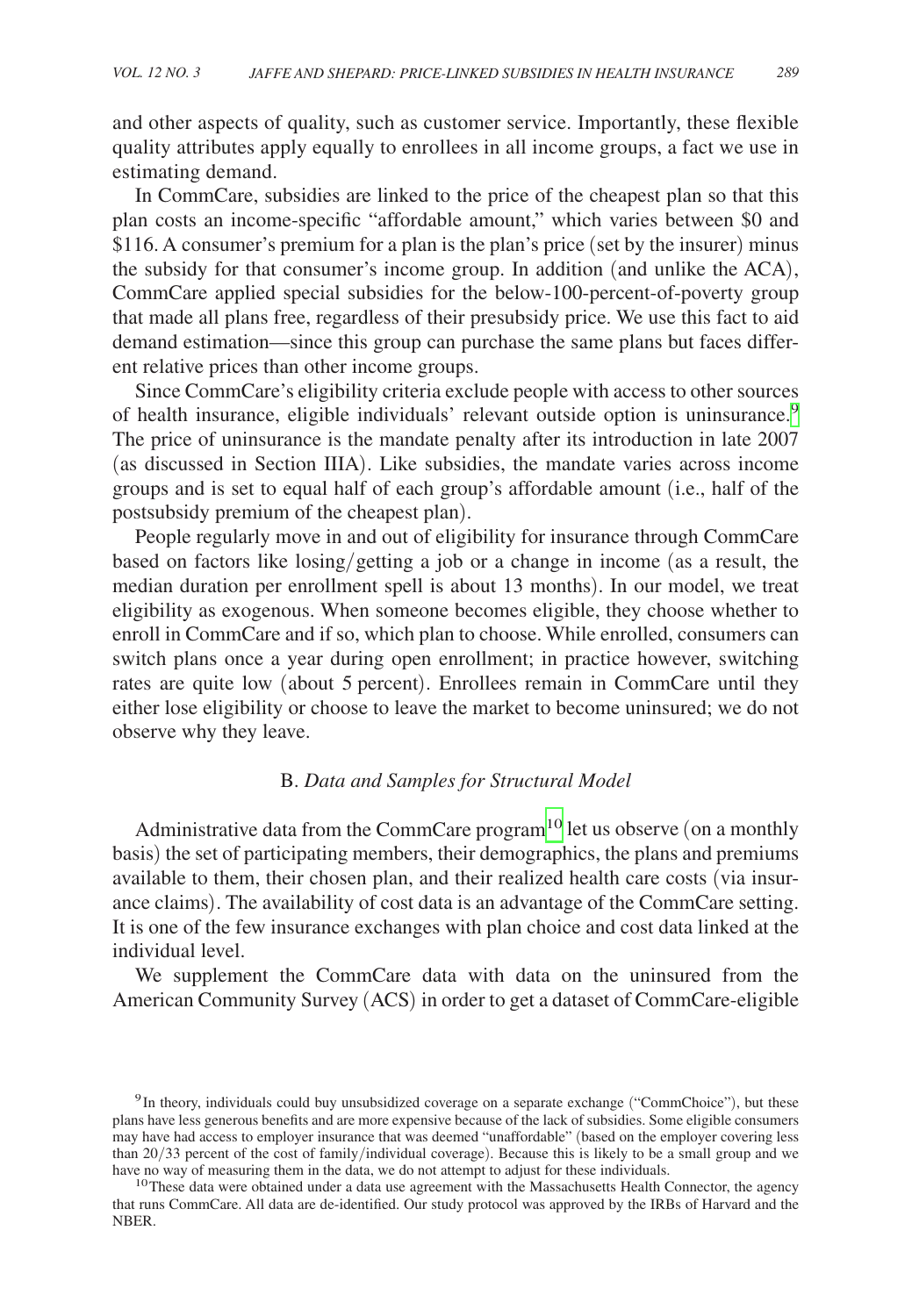individuals, whether or not they chose to purchase insurance.<sup>[11](#page-11-0)</sup> For the ACS data, we restrict the sample to Massachusetts residents who are uninsured and satisfy CommCare's eligibility criteria based on age, income, and US citizenship. We use the ACS's weights to scale up to a population estimate of the uninsured. For the structural model, we use CommCare data from January 2008, when the individual mandate is fully phased in, to June 2011, just prior to the start of CommCare year 2012,<sup>12</sup> when plan choice rules and market dynamics shifted considerably (see Shepard 2016). In addition, we use CommCare data from 2007 for our reduced form estimates using natural experiments. See online Appendix B1 for more information on the data and sample construction.

We use these datasets to construct several samples to estimate and simulate our structural model of insurance demand and costs. Our sample choices are guided by the varying strengths and limitations of the data and the purposes of our empirical exercise. At a high level, our goal is to use estimates of static demand and costs for the CommCare enrollees most closely resembling the ACA's subsidized population (those above 100 percent of poverty) to simulate the competitive effects of price-linked subsidies.

First, to estimate demand, we generate a sample (and associated market shares) based on active plan choices made by new enrollees (and newly reenrolled customers). This lets us estimate consumer preferences for plans while abstracting from inertia known to affect plan switching decisions (Handel 2013, Ericson 2014). Because plan switching rates are quite low, initial plan choices by new enrollees are the primary driver of market shares. Although an approximation, this simplification has been used in structural work on insurance markets (e.g., Ericson and Starc 2015) as a way of abstracting from the complex dynamics that inertia creates.

We cannot identify the "newly uninsured" in the ACS to parallel the new enrollees in CommCare. Instead, to make the data comparable, we reweight observations in the ACS to preserve the *overall* uninsured rate calculated from the full sample of CommCare enrollees (new and existing) plus the ACS uninsured (see online Appendix B1 for details).

Second, to estimate costs, we use the full CommCare sample, both new and current enrollees. We do so both to improve precision and to ensure we match overall average costs in the market. We have explored limiting to just new enrollees for cost estimation. However, we found that new enrollees tend to incur higher costs early in their spells, making estimates from them alone not representative of overall average costs.

Finally, for our simulations of market equilibrium, we use both CommCare and ACS observations (i.e., all potential enrollees) but limit the sample to people above 100 percent of poverty. We do so both because this matches the subsidy-eligible

<span id="page-11-0"></span> $11$ We obtained ACS data from the IPUMS-USA website and Ruggles et al. (2015), which we gratefully acknowledge.

<span id="page-11-1"></span> $12$  Because of the timing mismatch where CommCare's year runs from July to June while the ACS is a calendar year sample, we match CommCare years to averages from the two relevant ACS years.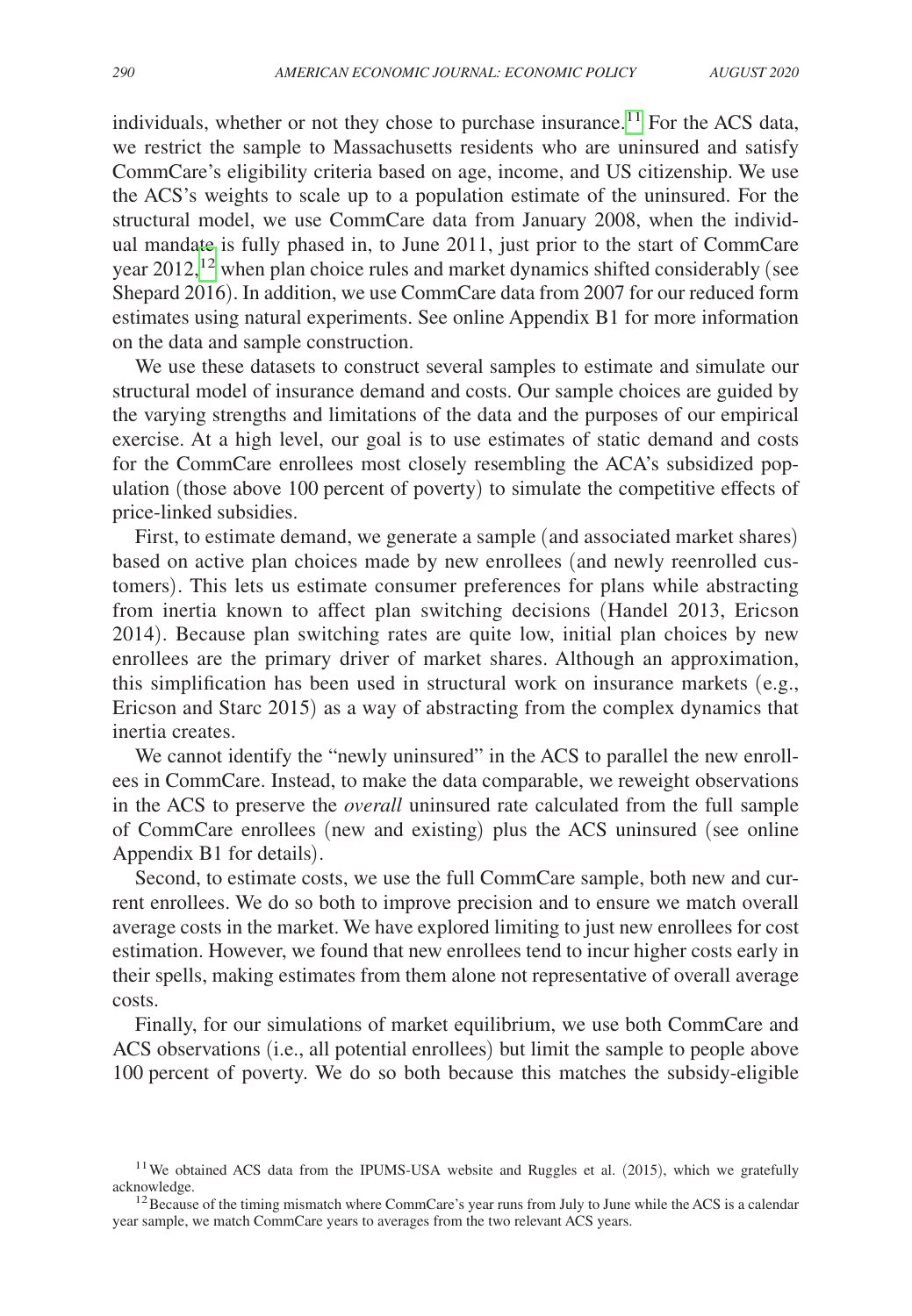<span id="page-12-0"></span>

|                                   |                      | CommCare                            | ACS (uninsured)                |                                     |                                |
|-----------------------------------|----------------------|-------------------------------------|--------------------------------|-------------------------------------|--------------------------------|
|                                   | All cost<br>estimate | New enrollees<br>demand<br>estimate | Above<br>poverty<br>simulation | New enrollees<br>demand<br>estimate | Above<br>poverty<br>simulation |
| Counts                            |                      |                                     |                                |                                     |                                |
| Unique enrollees                  | 455,556              | 326,033                             | 253,200                        |                                     |                                |
| Sample size                       |                      |                                     |                                | 4,562                               | 2,225                          |
| Average per month                 | 161,871              | 10,679                              | 82,906                         | 8,531                               | 69,084                         |
| Demographics                      |                      |                                     |                                |                                     |                                |
| Age                               | 39.7                 | 37.6                                | 42.6                           | 35.1                                | 36.6                           |
| Male                              | 47.2%                | 48.5%                               | 42.2%                          | 66.9%                               | 62.3%                          |
| Income                            |                      |                                     |                                |                                     |                                |
| $<$ 100 percent poverty           | 48.8%                | 51.3%                               | $0.0\%$                        | 47.0%                               | $0.0\%$                        |
| 100 percent-200 percent           | 38.2%                | 35.2%                               | 74.6%                          | 29.4%                               | 55.4%                          |
| 200 percent-300 percent           | 13.0%                | 13.4%                               | 25.4%                          | 23.6%                               | 44.6%                          |
|                                   |                      | CommCare                            |                                | ACS (uninsured)                     |                                |
| Simulation sample (above poverty) |                      |                                     |                                |                                     |                                |
| Share                             |                      | 54.5%                               |                                | 45.5%                               |                                |
| Cheapest plan in-market share     |                      | 43.9%                               |                                |                                     |                                |
| Presubsidy prices                 |                      |                                     |                                |                                     |                                |
| Average plan                      |                      | \$399                               |                                |                                     |                                |
| Cheapest plan                     |                      | \$378                               |                                |                                     |                                |
| Consumer premiums                 |                      |                                     |                                |                                     |                                |
| Average plan                      |                      | \$46.44                             |                                |                                     |                                |
| Cheapest plan                     |                      | \$35.09                             |                                | \$52.27                             |                                |
| Mandate penalty                   |                      | \$16.49                             |                                | \$24.83                             |                                |
| Costs sample (all enrollees)      |                      |                                     |                                |                                     |                                |
| Observed cost                     |                      | \$372.81                            |                                |                                     |                                |
| Predicted in average plan         |                      | \$373.24                            |                                | \$366.77                            |                                |

Table 1—Summary Statistics

*Notes:* The top panel shows counts and attributes for different subsets of eligible consumers (CommCare enrollees and the ACS uninsured) from January 2008 to June 2011. The second panel summarizes the prices and costs for the simulation and costs sample. "Presubsidy prices" shows the enrollment-weighted average and the cheapest monthly price paid to firms for an enrollee. "Consumer premiums" are the (enrollment-weighted) average and cheapest postsubsidy monthly prices that consumers paid (insured) or would have paid (ACS) for plans. (The government pays the difference.) The mandate penalty—which is set by law as half of each income group's affordable amount—is what we calculate that the uninsured paid and the insured would have paid under the Massachusetts policy. For each consumer, the predicted cost is for if they were to enroll in the average plan.

population in the ACA and because below-poverty CommCare enrollees do not pay premiums, so we cannot estimate their price sensitivity of demand.

[Table 1](#page-12-0) shows summary statistics for the three samples: the full sample used for cost estimation, the new enrollees used for demand estimation, and the simulation sample. The raw sample includes 455,556 unique CommCare enrollees and 4,562 observations of uninsured individuals in the ACS. The third row of Table 1 shows the average monthly size of each group after weighting the ACS data to scale up to a population estimate. The population is quite poor, with about half having family income below the poverty line. Consumers' ages range from 19–64; the uninsured are slightly younger than the insured.

The bottom half of Table 1 shows additional statistics for the simulation sample. For this group, 45.5 percent of eligible individuals are uninsured. While this estimate may seem high, recall that CommCare (like the ACA) is targeted at the subset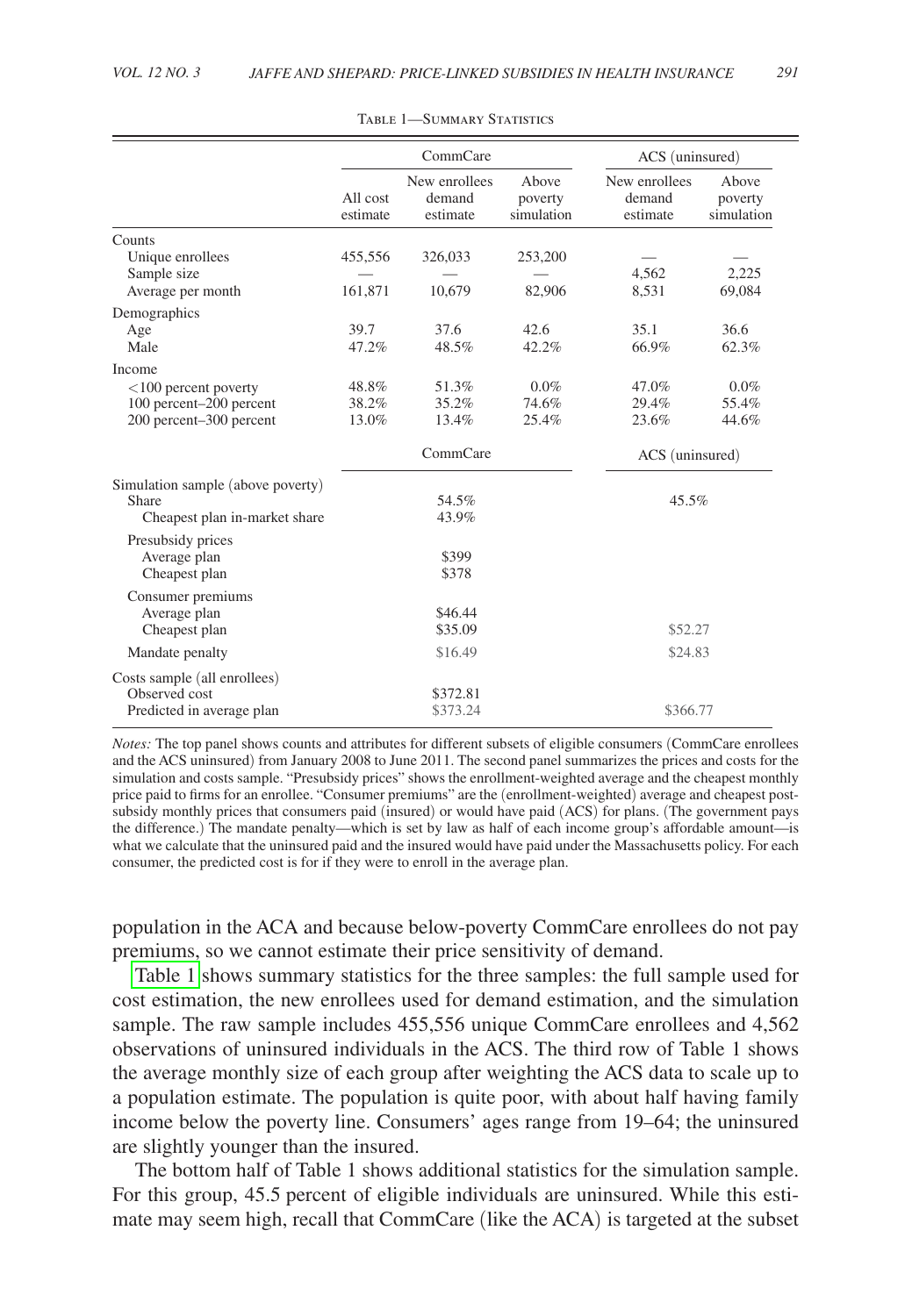of the population without other insurance options; the uninsured rate is below 5 percent in the full ACS data for Massachusetts. Of those who enroll, about 44 percent choose the cheapest plan; presubsidy monthly prices average \$399, but subsidies are quite large. Enrollees pay an average of \$46 per month; the average cost for the cheapest plan is only \$35/month for above-poverty consumers. We estimate the above-poverty uninsured pay an average mandate penalty of \$25. (Since the insured are somewhat poorer, the average mandate penalty they would have paid is lower, \$16.) Predicted costs (from our cost model described in Section IVB) for the uninsured are somewhat lower than observed (and predicted) costs for the insured, consistent with the uninsured being a slightly healthier population.

#### **III. Reduced Form Estimates of Key Statistics**

The first-order approximation of the price effect of price-linked subsidies depends on two key statistics: the semi-elasticity of demand for the cheapest plan with respect to the mandate penalty and its semi-elasticity with respect to its own price (see equation (4)). We use natural experiments in the Massachusetts market to estimate these two numbers and calculate the approximate price effect. Details of the estimation, additional analyses, and robustness checks are in online Appendix B2.

## A. *Response to the Mandate Penalty*

We use two sources of exogenous variation in the relative price of uninsurance to estimate the first key theoretical statistic: the responsiveness of demand for the cheapest plan to the price of the outside option.

*Mandate Penalty Introduction Experiment*.—Our first strategy uses the mandate penalty's introduction. Under the Massachusetts health reform, a requirement to obtain insurance took effect in July 2007. However, this requirement was not enforced by financial penalties until December 2007. Those earning more than 150 percent of poverty who were uninsured in December forfeited their 2007 personal exemption on state taxes—a penalty of \$219 (see Commonwealth Care 2008). Starting in January 2008, the mandate penalty was assessed based on monthly uninsurance. The monthly penalties for potential CommCare customers depended on income and ranged from \$17.50 (for 150–200 percent poverty) to \$52.50 (for 250–300 percent poverty). People earning less than 150 percent of poverty did not face a penalty.

There was a spike in new enrollees into CommCare for people above 150 percent of poverty exactly concurrent to the introduction of the financial penalties in December 2007 and early 2008. [Figure 1](#page-14-0) shows this enrollment spike for the cheapest plan, which is proportional to the spike for all plans. To make magnitudes comparable for income groups of different size, the figure shows new enrollments as a share of that income group's total enrollment in the relevant plan in June 2008, when CommCare reached a steady-state size.

Several pieces of evidence suggest that the enrollment spike was caused by the financial penalties. There were no changes in plan prices or other obvious demand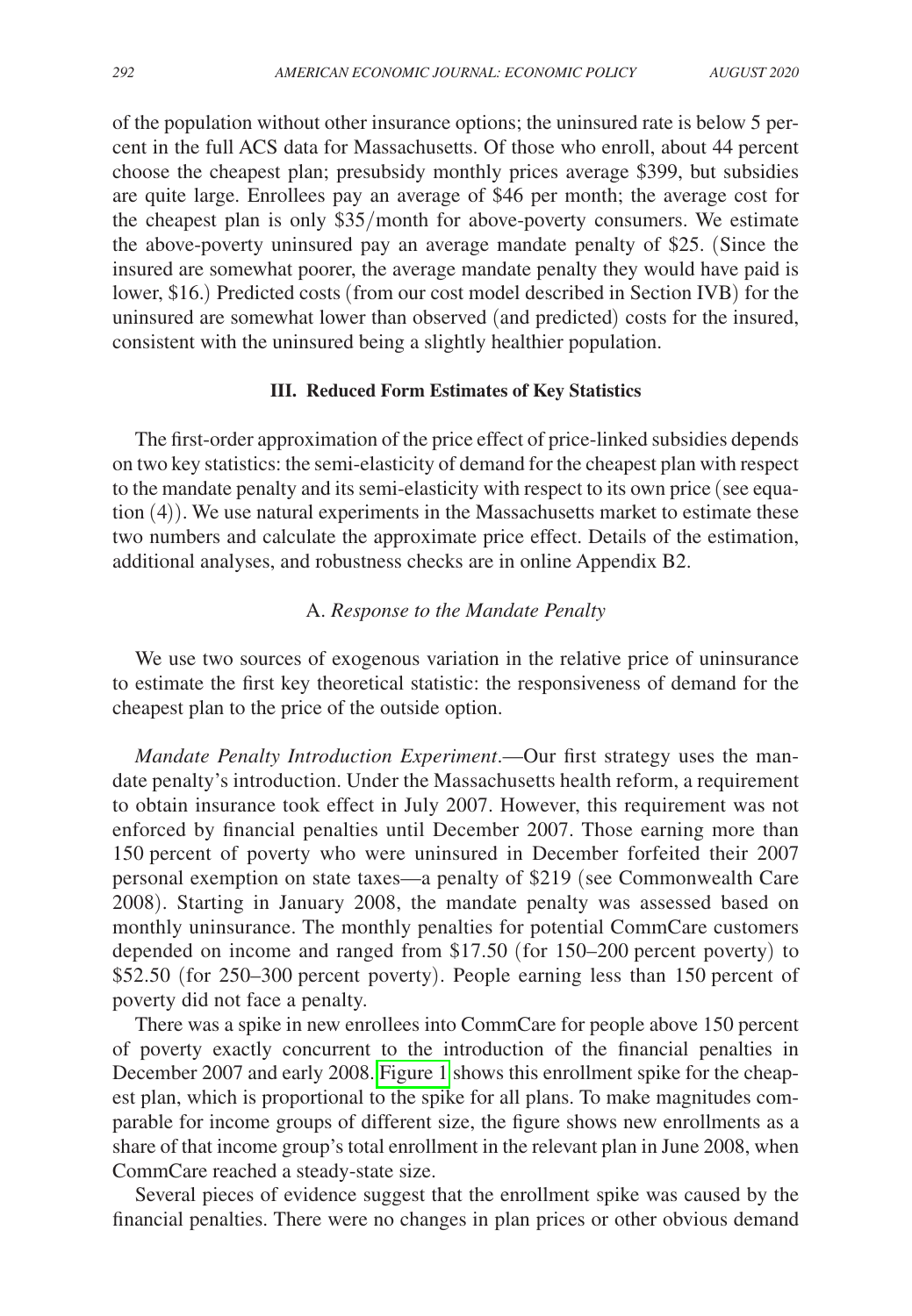<span id="page-14-0"></span>

Figure 1. New Enrollees in Cheapest Plan around Mandate Penalty Introduction

*Notes:* This graph shows monthly new enrollees (both first-time consumers and those reenrolling after a break in coverage) into CommCare's cheapest plan as a share of total June 2008 enrollment, so units can be interpreted as fractional changes in enrollment for each group. The vertical line is drawn just before December 2007 and the introduction of the mandate penalty, which applied only to the "150–300 percent poverty" income group (solid blue). The <100 percent poverty group (dashed yellow) is a control group not subject to the penalty. The "150–300 percent poverty (other years)" combines all years in our data *except* July 2007–June 2008. Premiums varied by region and income group, so the cheapest plan is defined at the individual level but held constant across the time frame.

factors for this group at this time. As Figure 1 shows, there was no concurrent spike for people earning less than poverty (for whom penalties did not apply), and there was no enrollment spike for individuals above 150 percent of poverty in December–March of other years. Additionally, Chandra, Gruber, and McKnight (2011) shows evidence that the new enrollees after the penalties were differentially likely to be healthy, consistent with the expected effect of a mandate penalty in the presence of adverse selection.

We estimate the semi-elasticity associated with this response using a triple-differences specification, analogous to the graph in Figure 1. With one observation per month,  $t$ , and enrollee income group,  $y$  ( $\lt 100$  percent poverty and 150–300 percent poverty), we estimate

$$
NewEnroll_{y,t} = (\alpha_{0,t} + \alpha_{1,t} \cdot Treat_y) \cdot MandIntro_t + \xi_y + \delta_y \cdot X_t + \zeta_{y,m(t)} \cdot DM_t + \varepsilon_{y,t},
$$

where the dependent variable is new enrollment divided by that group's enrollment in June 2008, *MandIntro<sub>t</sub>* indicates months during the penalty introduction period (December 2007–March 2008), and *Treaty* is a dummy for the treatment group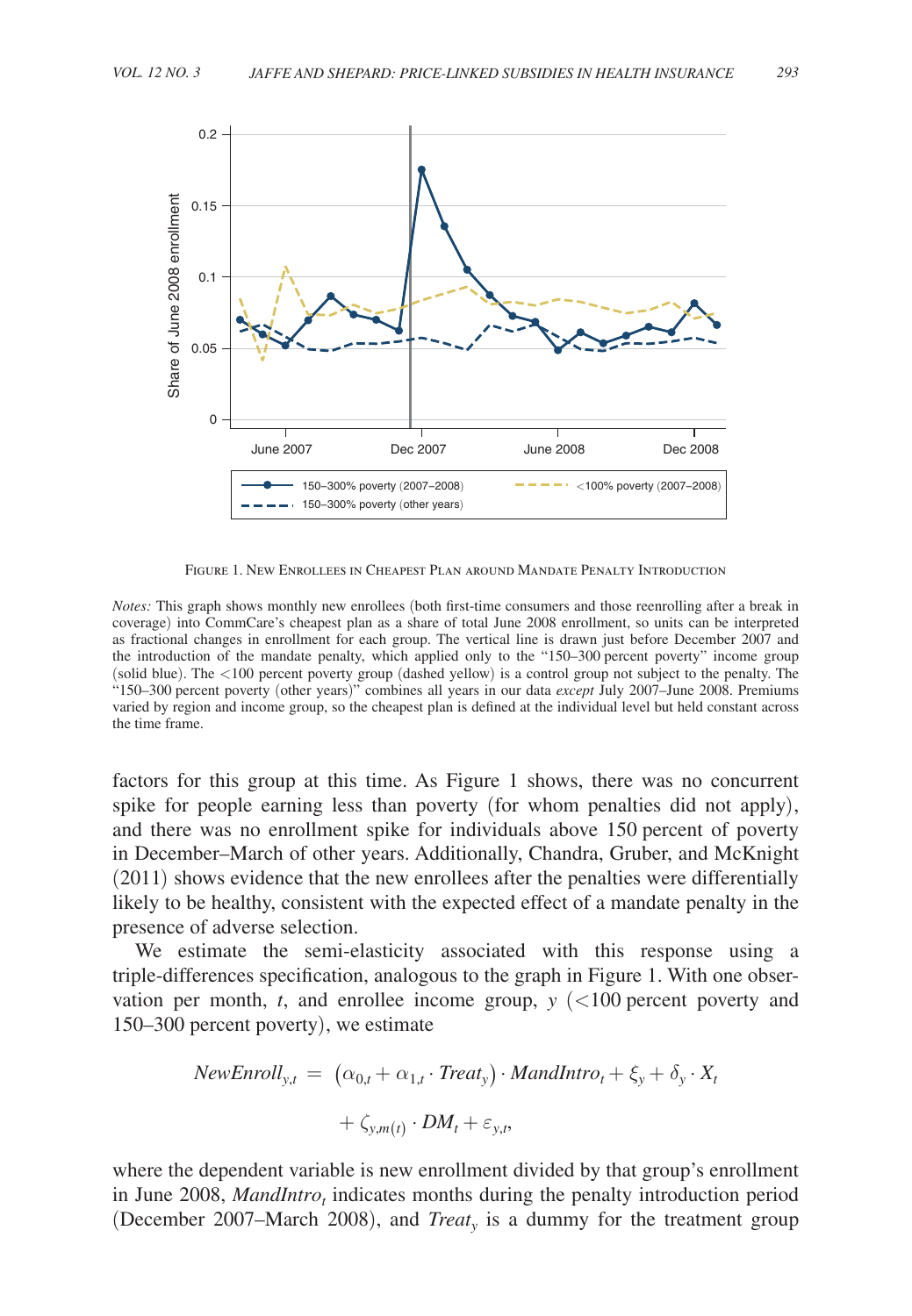(150–300 percent poverty). The regression also includes income group fixed effects  $(\xi_v)$ , income group-specific year dummies and time polynomials  $(\delta_y X_t)$ , and income-group specific dummies for December through March in all years  $(\zeta_{y,m(t)} \cdot DM_t)$ —which together make this a triple-difference specification.

The coefficients of interest are  $\alpha_{1,t}$ , which correspond to the excess enrollment for the treatment group during December 2007 to March 2008 in Figure 1. Column 3 of online Appendix Table B1 reports these estimates. Summing these  $\alpha_{1,t}$ coefficients, we estimate that the mandate penalty caused a 22.2 percent increase in enrollment in the cheapest plan. As we describe in Section IV, we match the estimated 22.2 percent increase in enrollment as a moment in the structural model. Translating this increase into a semi-elasticity of demand, we find that enrollment in the cheapest plan increases by  $\eta_{j,M} = 0.95\%$  on average for each \$1 increase in the penalty.

One difference between Massachusetts and the ACA is that the ACA links prices to the second-cheapest (silver) plan, rather than the cheapest. Interestingly, if we reestimate these regressions using enrollment in the *second-cheapest* CommCare plan as the outcome, we find very similar effects (an enrollment increase of 21.1 percent). This provides some evidence that substitution with the outside option is relevant for low-price plans more broadly, not just for the cheapest plan.

Our estimates are consistent with past work studying the introduction of the mandate in Massachusetts. Chandra, Gruber, and McKnight (2011) also studies the CommCare market and finds similar results, though it focuses on the effects of the mandate on adverse selection rather than the net increase in coverage. Hackmann, Kolstad, and Kowalski (2015) studies the introduction of the mandate for the unsubsidized, higher-income population, who face a higher mandate penalty (\$83–105 per month). They find a slightly larger increase in coverage for that population (an increase of 37.6 percent relative to baseline coverage), but the implied semi-elasticity of demand is lower, as one would expect for a higher-income group.

*Premium Decrease Experiment*.—As a robustness check for the effects measured from the introduction of the mandate penalty, we look at an increase in subsidies in July 2007 that lowered the premiums of all plans for enrollees earning between 100–200 percent of poverty. Enrollees between 200–300 percent of poverty, whose premiums were essentially unchanged at this time, serve as a control group. A decrease in all plans' premiums has an equivalent effect on *relative* prices as an increase in the mandate penalty, so this change gives us another way to estimate responsiveness to the mandate penalty. This approach also addresses a potential concern with the mandate penalty experiment—that the *introduction* of a mandate penalty may have a larger effect (per dollar) than a *marginal increase* in the relative price of uninsurance.

We present details and results for this experiment in online Appendix B2. The results are quite similar to the mandate penalty introduction. We again find that each \$1 increase in the relative price of uninsurance (i.e., \$1 decrease in plan premiums) raises demand for the cheapest plan by about 1 percent. In particular, the estimated semi-elasticity for the 150–200 percent poverty group (the only group affected by both changes) is nearly identical for the two natural experiments. The similarity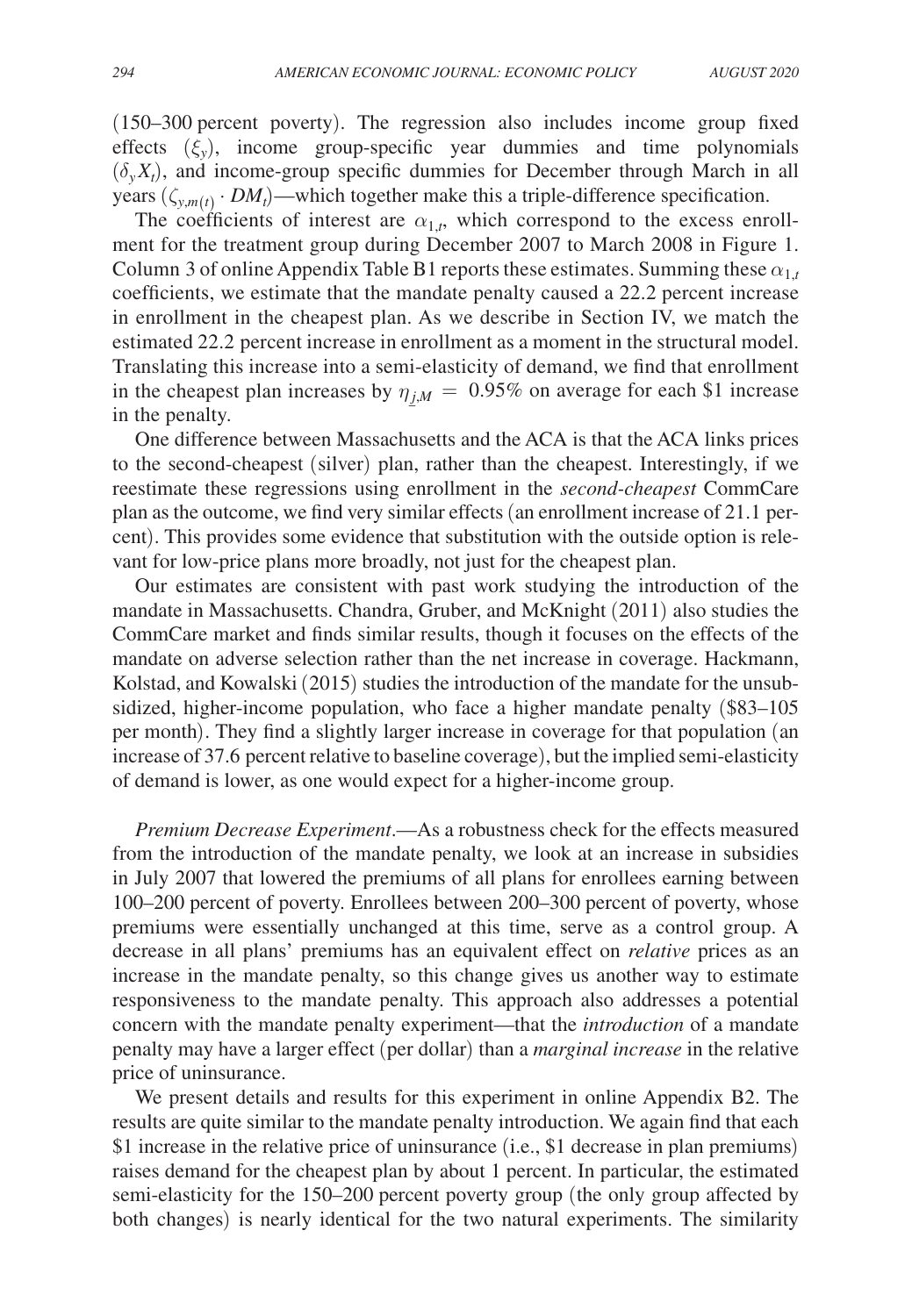across two different changes gives us additional confidence in the validity of the results.

### B. *Own-Price Semi-elasticity*

The second key statistic affecting the price distortion from price-linked subsidies is the own price elasticity of demand. Following Shepard (2016), we estimate own-price elasticity using *within-plan* variation in consumer premiums created by the exchange's subsidy rules. Subsidies make all plans free for below-poverty enrollees, while higher-income enrollees pay higher premiums for more expensive plans. This structure also creates differential premium *changes* over time, which we use for identification. For instance, when a plan increases its price between years, its (relative) premium increases for higher income groups, but there is no premium change for below-poverty enrollees (since it remains \$0).

Figure 2 illustrates the identification strategy. It shows the average monthly market shares among new enrollees for plans that decrease prices at time zero; an analogous figure for price increases is shown in online Appendix B2. Demand is relatively stable in all months before and after the price change but jumps up at time zero for price-paying (above-poverty) enrollees. Demand among "zero-price" below-poverty enrollees is unchanged through time zero, consistent with plans having relatively little change in quality (at least on average).

To run the difference-in-difference specification analogous to this graph, we collapse the data into new enrollees in each plan (*j*) for each income group ( *y*) in each region (*r*) in each month (*t*). We regress

(6) 
$$
\log(NewEnroll_{j,y,r,t}) = \eta \cdot P_{j,y,r,t}^{cons} + \xi_{j,r,t} + \xi_{j,r,y} + \epsilon_{j,y,r,t},
$$

where  $P^{cons}$  refers to the premium the individual pays (not the price the plan receives). It is zero for the below poverty group for all plans (in all years and regions). The plan-region-year dummies absorb changes in quality of plans over time and the plan-region-income dummies account for the fact that some income groups may differentially like certain plans. Since we use log enrollment,  $\eta$  corresponds to the semi-elasticity of demand with respect to own price  $(\eta_j$  in the theoretical model).

We get a semi-elasticity of 2.16 percent when weighted by average new enrollment in the region (see column 3 of online Appendix Table B3). We can compare these estimates to Chan and Gruber (2010), which studies price sensitivity of demand in this market using a different identification strategy. Though it reports an own-price semi-elasticity of demand of 1.54 percent, it does not allow for substitution to the outside option of uninsurance. When we adjust for that, its estimates imply a semi-elasticity for the cheapest plan of  $2.17$  percent.<sup>[13](#page-16-0)</sup>

<span id="page-16-0"></span><sup>&</sup>lt;sup>13</sup>The in-market share of the cheapest plan is 47.3 percent and 54.5 percent of eligible enrollees buy insurance. Any demand system with independence of irrelevant alternatives gives that the substitution is proportional to shares, so to convert the in-market semi-elasticity to the overall one, we multiply by  $(1 - 0.473 \times 0.545)/(1 - 0.473)$  $= 1.41$ , the ratio of the overall share of people not choosing the cheapest plan to the in-market share of people not choosing it. This gives a semi-elasticity of  $1.54\% \cdot 1.41 = 2.17\%$ .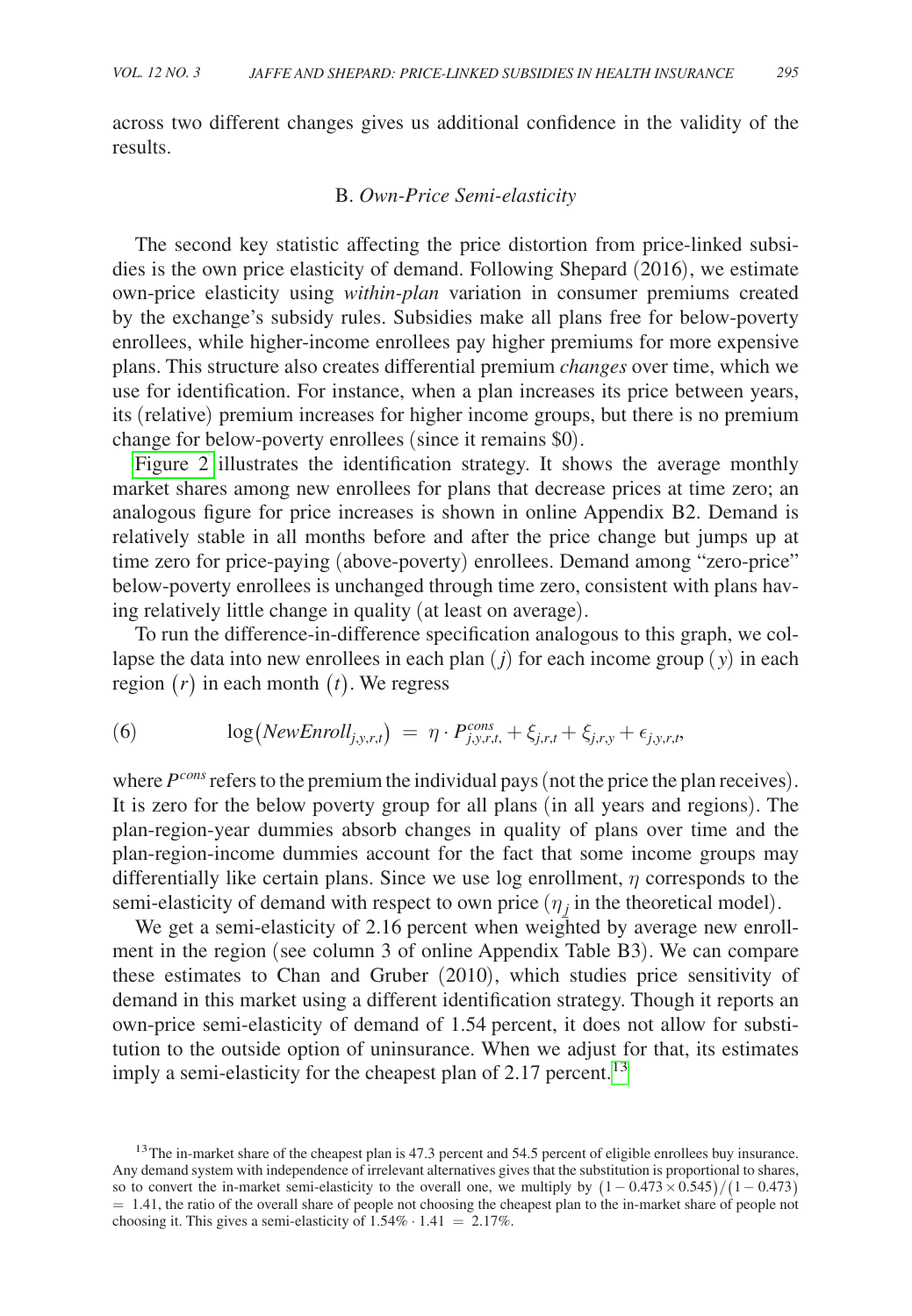<span id="page-17-0"></span>

Figure 2. Identifying the Own-Price Semi-elasticity: Market Share around Price Decrease

*Notes:* This graph shows the source of identification for the own-price semi-elasticity of demand. It shows average monthly plan market shares among new enrollees for plans that decreased their prices at event time zero. The identification comes from comparing demand changes for above-poverty price-paying (new) enrollees (for whom premium changes at time zero) versus below-poverty zero-price enrollees (for whom premiums are always \$0). The sample is limited to 2008–2011, the fiscal years we use for demand estimation.

## C. *Estimate of Pricing Distortion*

These natural experiments show that insurers have some market power and there is substitution to uninsurance based on its relative price, suggesting the potential for price-linked subsidies to distort prices. Before using a structural model of insurer competition to analyze this distortion and the welfare tradeoffs between subsidy structures, we use the formulas from Section IA to get an approximation of the price effect. The semi-elasticity estimates of  $\eta_{j,M} = 0.95$  percent (Section IIIA) and  $\eta_j = 2.16$  percent (Section IIIB) suggest that price-linked subsidies increase the price of the cheapest plan by  $$36$  (with a standard error of  $$6.1$ )<sup>14</sup> per month (equation (4)). This is about a 9 percent price difference.

This \$36 estimate suggests that the incentive distortion of price-linked subsidies leads to an important effect on markups, but there are a variety of reasons that it is imprecise. First, the equation is a linear approximation; if the demand semielasticities are not constant, it will be less accurate for nonmarginal changes. Relatedly, converting the \$36 incentive change to a price change implicitly assumes a pass-through rate of 1. If pass-through is less than one, the price distortion will be smaller. Second, this estimate does not allow for adverse selection into the

<span id="page-17-1"></span><sup>&</sup>lt;sup>14</sup>The standard error is calculated via the delta method, assuming zero covariance between the two estimates (since they are estimated based on different time periods).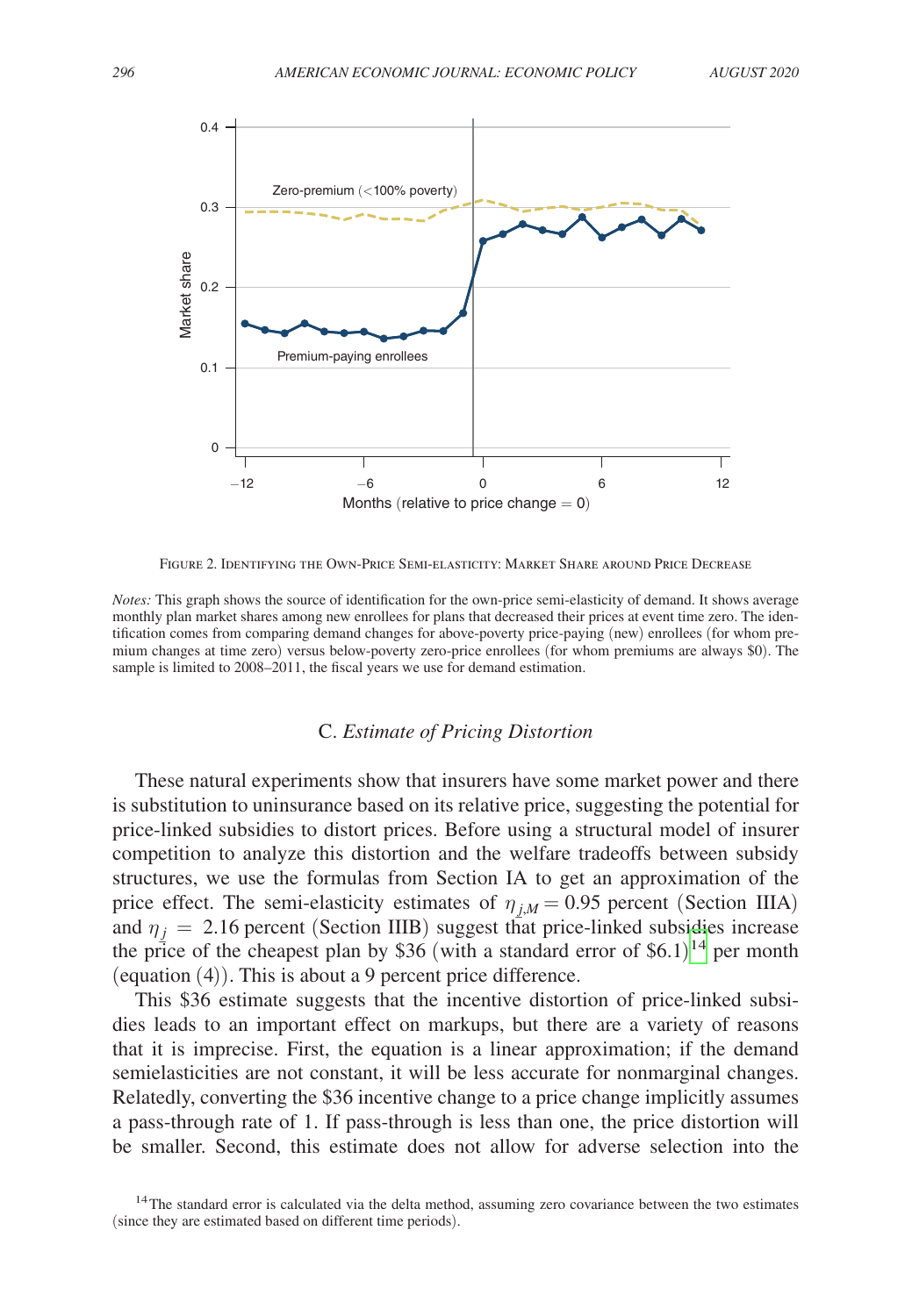market, which would (i) reduce markups and therefore the dollar value of the main price distortion and (ii) add an additional term to the formula for the distortion since a higher subsidy (from a higher price of the cheapest plan) would also bring healthier people into the market, decreasing costs. The net effect on the distortion is ambiguous (see online Appendix A2 where we derive a distortion formula allowing for selection). Lastly, there may be strategic interactions with other plans' prices, and the distortion could be smaller if capped by the second-cheapest plan's price. All of these factors are accounted for in the structural model, which we turn to next.

#### **IV. Structural Model and Estimation**

The reduced form evidence above suggests that price-linked subsidies are likely to increase health insurance markups. To account for some of the market factors not captured by the reduced form analysis and to be able to calculate welfare effects in addition to price effects, we turn to a structural model. In this section, we present the model, estimate it using the CommCare data described in Section II, and simulate equilibria under different subsidy policies and market structures.

### A. *Demand*

*Model*.—We estimate a random coefficient logit choice model for insurance demand. Consumers choose between CommCare plans and an outside option of uninsurance based on the relative price and quality of each option. Each consumer *i* is characterized by observable attributes  $Z_i = \{r_i, t_i, y_i, d_i\}$ : *r* is the region, *t* is the time period (year) in which the choice is made, *y* is income group, and *d* is the demographic group. For demographic groups we use gender crossed with five-year age bins because even though we have detailed information about enrollees, gender and age are the only demographic information available for the uninsured. We suppress the *i* subscript when the attribute is itself a subscript.

The utility for consumer *i* of plan *j* equals

$$
u_{ij} = \alpha(Z_i) \cdot \underbrace{P_{j,i}^{cons}}_{\text{Premium}} + \underbrace{\xi_j(Z_i)}_{\text{Plan\,\tilde{Quality}}}\ + \underbrace{\epsilon_{ij}}_{\text{Logit Error}}, \quad j = 1, \ldots, J,
$$

where  $P_{j,i}^{cons}$  is the plan's postsubsidy premium for consumer *i*,  $\xi_j(Z_i)$  is plan quality, and  $\epsilon_{ii}$  is an i.i.d. type-I extreme value error giving demand its logit form. Price sensitivity varies with income and demographics:  $\alpha(Z_i) = \alpha_y + \alpha_d$ . Plan quality is captured by plan dummies that vary by region-year and region-income bins:  $\xi_i(Z_i) = \xi_{i,r,t} + \xi_{i,r,y}$ . We allow for this flexible form to capture variation across areas and years, like differing provider networks.

The utility of the outside option of uninsurance equals

$$
u_{i0} = \alpha(Z_i) \cdot \underbrace{M_i}_{\text{Mandate Penalty}} + \underbrace{\beta(Z_i, \nu_i)}_{\text{Utility of Uniisurance}} + \underbrace{\epsilon_{i0}}_{\text{Logit Error}},
$$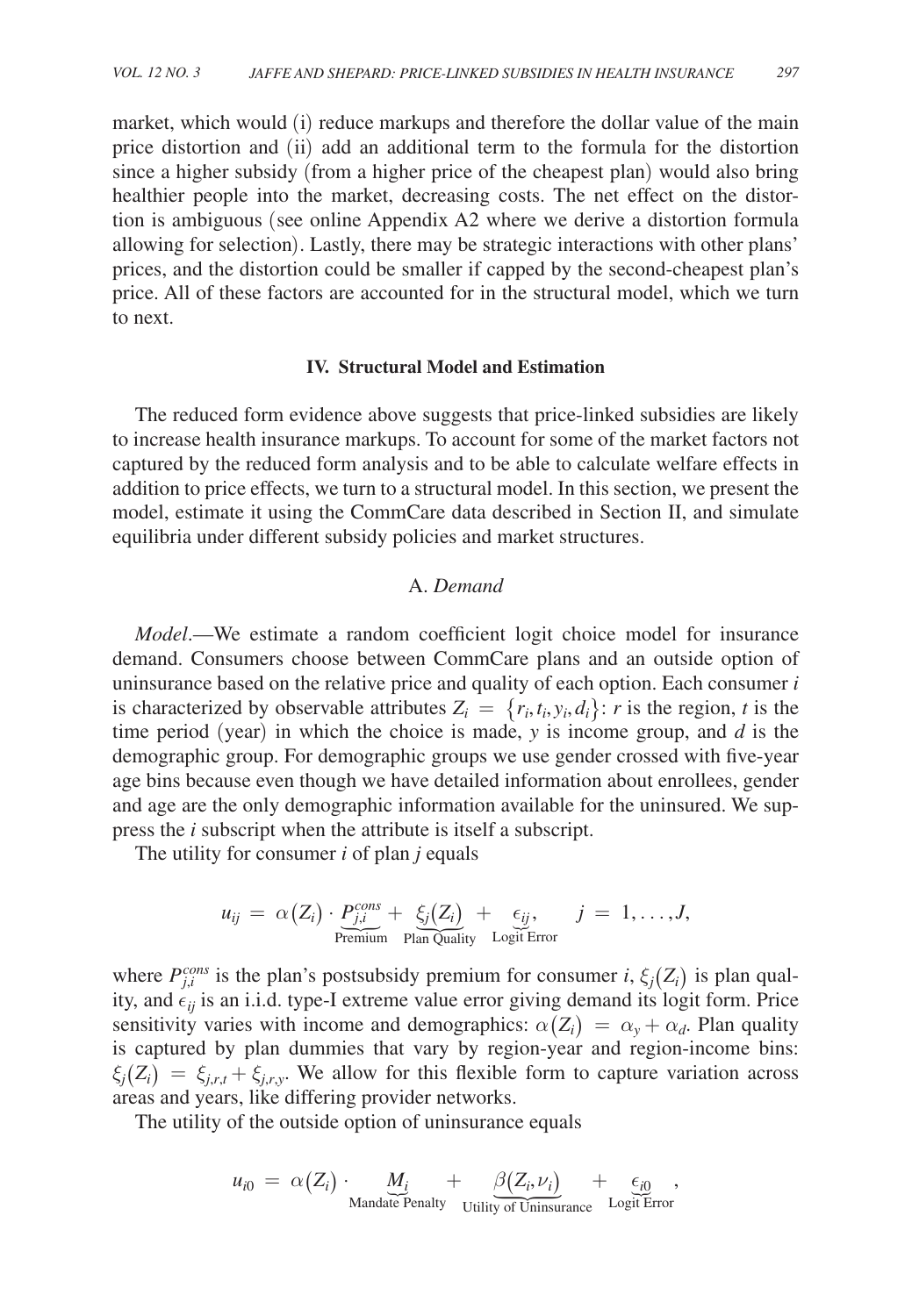where  $M_i$  is the mandate penalty and  $\beta(Z_i, \nu_i)$  is the relative utility of uninsurance. Rather than normalizing the utility of the outside option to zero (as is often done), we normalize the average plan quality  $(\xi_i(Z_i))$  to zero, letting us estimate  $\beta$ , the relative utility of uninsurance, for different groups. We allow it to vary with observable factors and an unobservable component:  $\beta(Z_i, \nu_i) = \beta_0 + \beta_y + \beta_r + \beta_t + \beta_d + \sigma \nu_i$ , with  $\nu_i \sim N(0, 1)$ . The random coefficient captures the idea that the uninsured are likely to be people who, conditional on observables, have low disutility of uninsurance. This allows us to better match substitution patterns—including the elasticity of demand for the cheapest plan with respect to the mandate penalty.

*Estimation and Identification*.—We estimate the model by method of simulated moments (MSM). Details of the method and formulas of all moments are in online Appendix C1. We do not use firms' pricing first-order conditions as moments; instead we use micro moments of plan market shares for various groups of consumers, as in Berry, Levinsohn, and Pakes (2004). We match plan shares for consumers in each region-year and region-income group combination; this identifies  $\xi_i(Z_i)$ . Similarly, we match the share of individuals uninsured in each region, year, income, and demographic group, which identifies the nonrandom coefficients in  $\beta$ .

To identify the price-sensitivity parameters,  $\alpha(Z_i)$ s, we match the covariance of consumer observables and the price of chosen plans, again as in Berry, Levinsohn, and Pakes (2004). A standard concern in identifying price sensitivity is that prices may be correlated with unobserved plan quality. We address this by using *within-plan* premium variation created by exchange subsidy rules. (This is the same variation as was used for the reduced form estimates in Section IIIB.) Subsidies make all plans free for below-poverty enrollees, while higher-income enrollees pay more for more expensive plans. These rules imply that different income groups face different relative premiums for the same underlying plans. Moreover, they also create differential premium *changes* over time. For instance, if a plan increases its price between years, its premium increases for higher income groups but is unchanged (at \$0) for below-poverty enrollees. Econometrically, the rich set of plan dummies absorbs all price variation except for these differential changes across incomes, just as in a difference-in-difference model.

Two observations lend credence to this identification strategy. First, recall that a plan *j*'s quality attributes (cost sharing, networks, customer service) are *identical* across incomes: different subsidies simply make the same plan have different premiums. Our setup allows for a region-year specific plan dummy,  $\xi_{j,r,t}$ , to capture this common quality. It also allows for persistent preference differences across income groups via the ξ*j*,*r*,*y* terms. It simply assumes that any *changes* in plan quality apply equally to all incomes within a region. Second, we can assess this common quality changes assumption by examining trends in plan shares before price changes—as in a difference-in-difference test for parallel pretrends. Figures 2 and B3 are strongly consistent with parallel (and basically zero) trends in market shares for the belowversus above-poverty groups prior to a price change.

To estimate the variance of the random coefficient on uninsurance  $(\sigma)$ , we employ a novel approach: we use the change in enrollment in the cheapest plan around the natural experiment of the introduction of a mandate penalty, as described in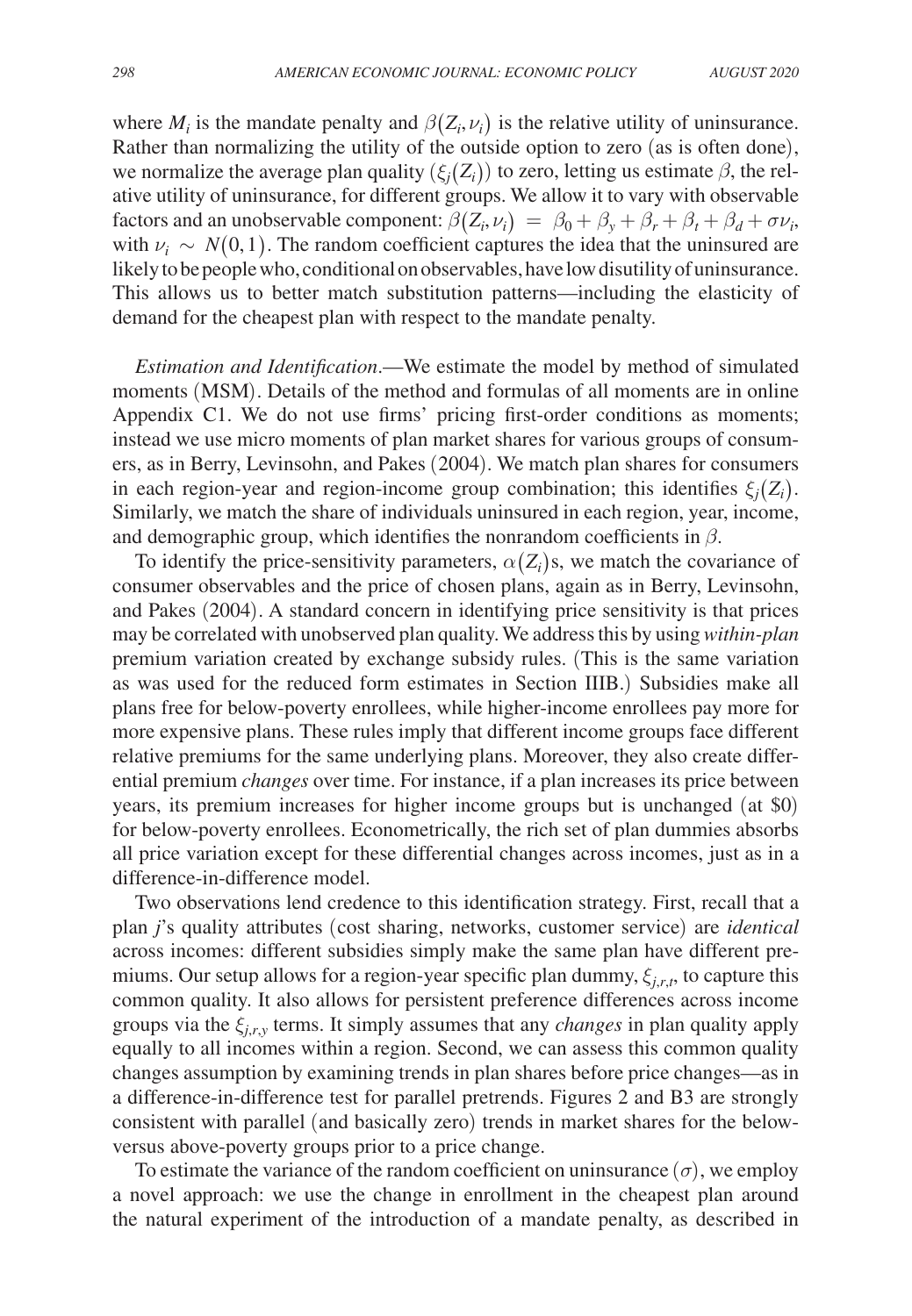Section IIIA. Specifically, we match the estimated 22.2 percent coverage increase to our model's predicted coverage increase for the same time period when *M* goes from zero to its actual level in early 2008. This identification works because  $\sigma$  affects substitution patterns: if there is more heterogeneity in the relative utility of uninsurance, the uninsured will tend to be people with lower utility of insurance who are unlikely to start buying insurance when the mandate penalty increases. Thus, higher values of  $\sigma$  generate less demand response to the mandate penalty and vice versa.

*Demand Estimates*.—We report full demand model estimates in online Appendix C2. The coefficients vary in sensible ways. Poorer consumers are more price sensitive, with baseline  $\alpha(Z_i)$  declining by half from the 100–150 percent poverty to the 250–300 percent poverty group. Females and older consumers are less price sensitive, with the oldest group less than half as price sensitive as the youngest. The plan quality estimates  $(\xi_j)$  indicate that consumers see CeltiCare as inferior to other plans, with a quality shortfall worth about \$17–34 in monthly premiums (depending on consumers'  $\alpha(Z_i)$ ). The other plans' average qualities are much more similar.

[Table 2](#page-21-0) shows the model's implied semielasticities with respect to own price and the mandate penalty. We find that each \$1/month increase in a plan's consumer premium lowers its demand by an average of  $2.41$  percent.<sup>15</sup> This implies that CommCare enrollees are quite price sensitive, consistent with their being a low-income population. Converting this semi-elasticity into a rough "insurer-perspective" elasticity by multiplying by the average price (\$386/month) yields an elasticity of −9.3, which is larger than the typical range of −1 to −5 found for employer-sponsored insurance (see discussion in Ho 2006). However, multiplying times the much lower average consumer premium (\$48 for above-poverty enrollees) yields a more modest "consumer-perspective" elasticity of −1.2. With the standard Lerner formula, the insurer-perspective elasticity implies a margin  $((P - mc)/P)$  of 11 percent above marginal cost, but adverse selection would imply a smaller margin with respect to average costs. Perhaps consistent with this, the average plan's actual margin above average cost in the data was \$399 − \$372 = \$27 (see Table 1), or 7 percent of revenue.

## B. *Costs*

*Model*.—To simulate pricing equilibrium, we need to model each insurer's expected cost of covering a given consumer. We use the observed insurer costs in our claims data to estimate a simple cost function. We estimate raw (not risk-adjusted) costs because, as we detail in Section IVC, risk adjustment works by adjusting plan revenues by multiplying price times a consumer risk score, which we model

<span id="page-20-0"></span><sup>&</sup>lt;sup>15</sup>Our estimate is somewhat larger than the 1.5 percent estimate reported by Chan and Gruber (2010) for CommCare in an earlier period—even after adjusting its number to allow for substitution to uninsurance, which it does not consider. Our results may differ because we allow for heterogeneity in price coefficients by income and demographics, and we also use a control group (below-poverty enrollees, for whom plans are free) to deal with the endogeneity of prices to unobserved quality.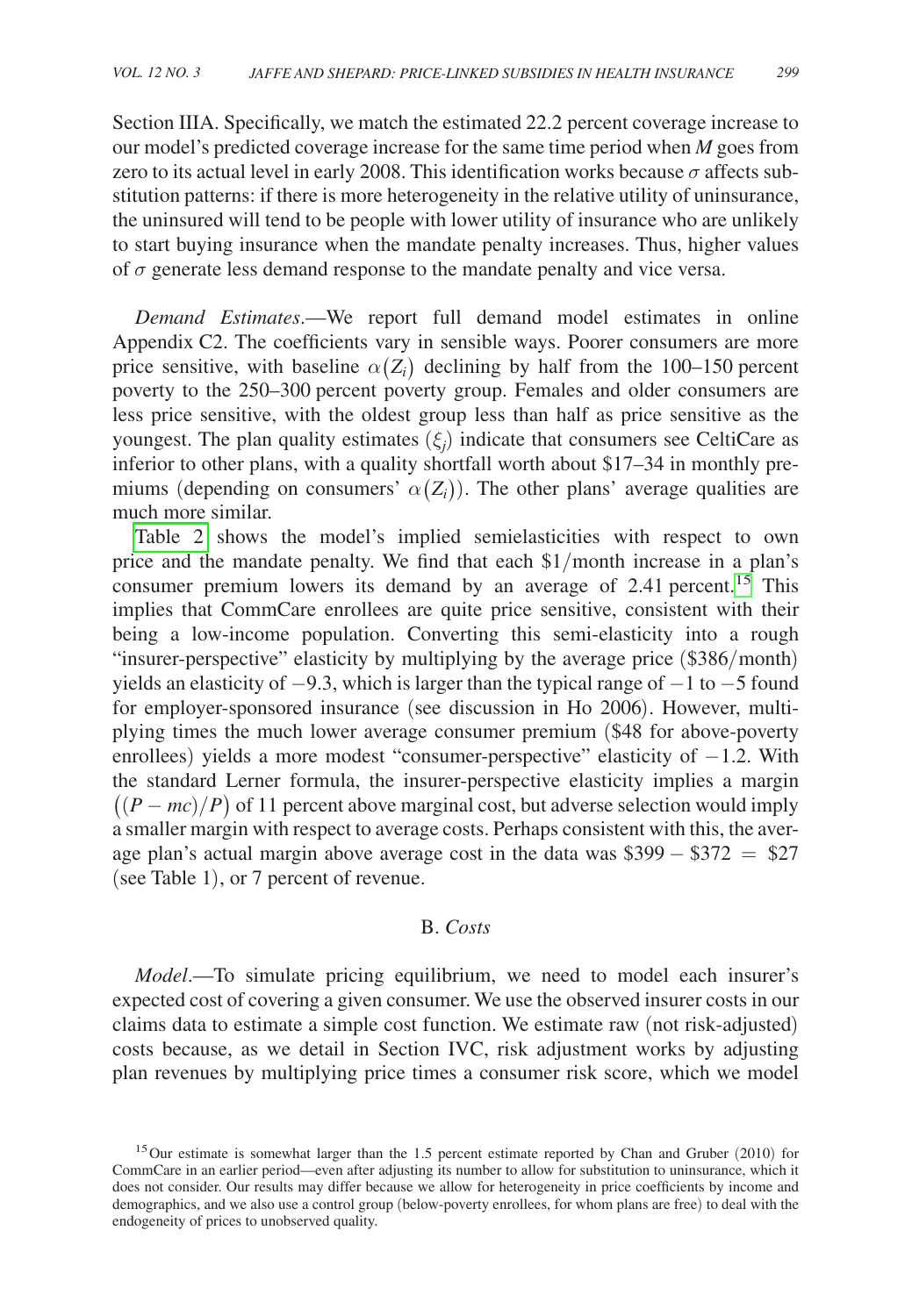<span id="page-21-0"></span>

| By plan (percent)                                | Own-price semi-elasticity                | By year (percent)            | Semi-elasticity<br>of insurance with<br>respect to<br>mandate penalty<br>By year (percent) |                              |                              |
|--------------------------------------------------|------------------------------------------|------------------------------|--------------------------------------------------------------------------------------------|------------------------------|------------------------------|
|                                                  |                                          |                              |                                                                                            |                              |                              |
| CeltiCare<br><b>NHP</b><br>Network Health<br>BMC | $-2.91$<br>$-2.67$<br>$-2.44$<br>$-2.14$ | 2008<br>2009<br>2010<br>2011 | $-2.28$<br>$-2.27$<br>$-2.48$<br>$-2.55$                                                   | 2008<br>2009<br>2010<br>2011 | 1.09<br>1.23<br>1.28<br>1.29 |
| Fallon                                           | $-2.69$                                  | All                          | $-2.41$                                                                                    | All                          | 1.24                         |

Table 2—Average Semielasticities

*Notes:* The semi-elasticity is the percent change in demand induced by a \$1 change in price. The left panel reports the averages across years of the own-price semi-elasticity for each plan and the (share-weighted) average across plans for each year. The right panel reports the semi-elasticity of buying any insurance with respect to the mandate penalty. Average semi-elasticities vary across years both because demand parameters vary (e.g., plan dummies) and because of changes over time in enrollee demographics, participating plans, and market shares.

separately. We assume that costs are generated by a generalized linear model (GLM) with expected costs for consumer *i* in plan *j* in year *t* of

(7) 
$$
E(c_{ijt}) = \exp(\mu X_{it} + \psi_{0,t} + \psi_{j,r,t}).
$$

Costs vary with consumer income and demographics  $(X_{i,t} = \{y_{i,t}, d_{i,t}\})$ , the year  $(\psi_{0,t})$ , and a region-year specific plan effect  $(\psi_{j,r,t})$ . The region-year plan effects capture cost implications of varying provider networks and are normalized to average to zero across plans each year. This functional form assumes that, for each region year, a plan has a constant proportional effect on costs across all consumer types  $(X_{i,t})$ .

Although our claims data include a rich set of consumer observables, our inclusion of the uninsured population limits us to including in  $X_{i,t}$  what we can also observe in the ACS: age-sex groups and income group. Our model nonetheless allows for adverse selection through the correlation between insurance demand and demographics.

A concern with a basic maximum likelihood estimation of equation (7) is that estimates of  $\psi_{j,r,t}$  will be biased by selection on unobserved sickness. This is particularly relevant because  $X_i$  includes a relatively coarse set of observables. To partially address this issue, we use the panel data to estimate  $\psi_{j,r,t}$  from *within-person* cost variation in a model with individual fixed effects (see online Appendix C1 for the method details). For this estimate, we limit the sample to individuals who are enrolled in one plan, then leave the market, and rejoin the market choosing a different plan (e.g., because plan prices have changed). While not perfect—there could be selection on risk changes over time—this method at least controls for unobserved risk differences that are stable over time.

*Estimated Parameters*.[—Table 3](#page-22-0) shows averages of plan cost effects, separately for before and after 2010 when CeltiCare entered. The numbers reported are percent effects on costs (i.e.,  $\exp(\psi_{j,r,t}) - 1$ ) and are relative to the share-weighted average plan in each year. Prior to 2010, both Network Health and BMC had similar cost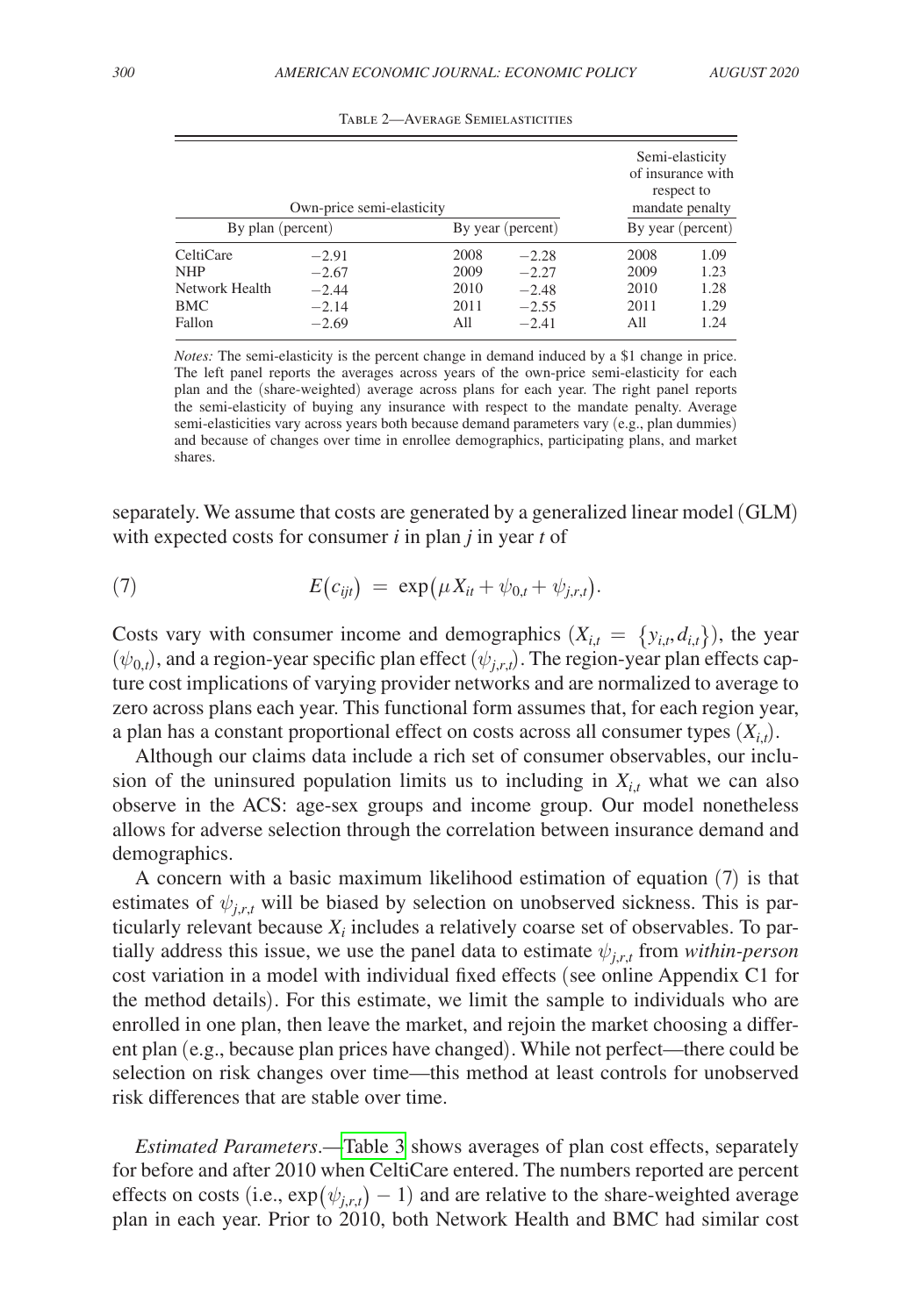<span id="page-22-0"></span>

|           |            | Plan effects   |           |           |                    |  |  |  |  |
|-----------|------------|----------------|-----------|-----------|--------------------|--|--|--|--|
|           | CeltiCare  | Network Health | BMC.      | Fallon    | <b>NHP</b>         |  |  |  |  |
| 2008-2009 |            | $-7.27\%$      | $-6.57\%$ | $+9.99\%$ | $+15.29\%$         |  |  |  |  |
| 2010-2011 | $-32.14\%$ | $-8.04\%$      | $-1.93\%$ |           | $+7.68\% +13.73\%$ |  |  |  |  |

Table 3—Cost Parameter Estimates

*Notes:* The table shows average plan cost effects, which give the percent difference between the expected cost for a given consumer under that plan and the average plan. The reported percentages are averages of  $\exp(\psi_{i,r,t}) - 1$ , normalized so that the share-weighted average is zero in each year.

effects—about 7 percent below average, with other plans somewhat higher. When CeltiCare entered, it became the clear low-cost plan—32 percent below average. Cost effects of the other plans changed somewhat, but their ordering did not.

The other cost parameters are reported in online Appendix C2. They are as one would expect—costs increase with age and are higher for females at young ages and higher for males at older ages.

# C. *Simulation Methods*

We use these demand and cost models and estimates to simulate pricing equilibria under alternate subsidy policies. We compare the equilibrium under price-linked subsidies to fixed subsidies where each income group's subsidy equals the subsidy amount that emerged under the price-linked equilibrium. This ensures that we are comparing subsidy designs with equal-size subsidies but simply varying pricing incentives. We present the basics of the method here; details are in online Appendix C3.

Our overall goal is to simulate the effects of subsidy design in a simple model of insurer price competition (like the model in Section I) using demand and cost parameters estimated from Massachusetts. As in Section I, we model insurers as maximizing static profit, holding fixed the set of competitors and their plans. While these are strong assumptions—e.g., they rule out intertemporal pricing strategies and impacts on product design and entry/exit—they are consistent with other empirical work on insurance markets (e.g., Curto et al. 2014; Decarolis, Polyakova, and Ryan forthcoming; Tebaldi 2017) and let us quantify a benchmark estimate of the relevance of price-linked subsidies.

We specify the following market policies where possible based on ACA rules. We limit the demand sample to consumers above poverty based on ACA subsidy criteria. We also use the mandate penalty and affordable amounts from the ACA, though results are similar if we use CommCare's rules. We use the set of competing plans in CommCare and link subsidies to the cheapest plan since we do not have demand estimates for gold/silver/bronze tiers as in the ACA.[16](#page-22-1) We do our analysis

<span id="page-22-1"></span><sup>&</sup>lt;sup>16</sup>In practice, cross-tier substitution is less important in the ACA because the vast majority of subsidized consumers choose a silver plan in order to get "cost-sharing reduction" (CSR) subsidies linked to silver plans. Another potentially relevant factor is that ACA subsidies are linked to the *second-cheapest* silver plan price (versus the cheapest plan in Massachusetts), which might have lower cross-price elasticity with the outside option.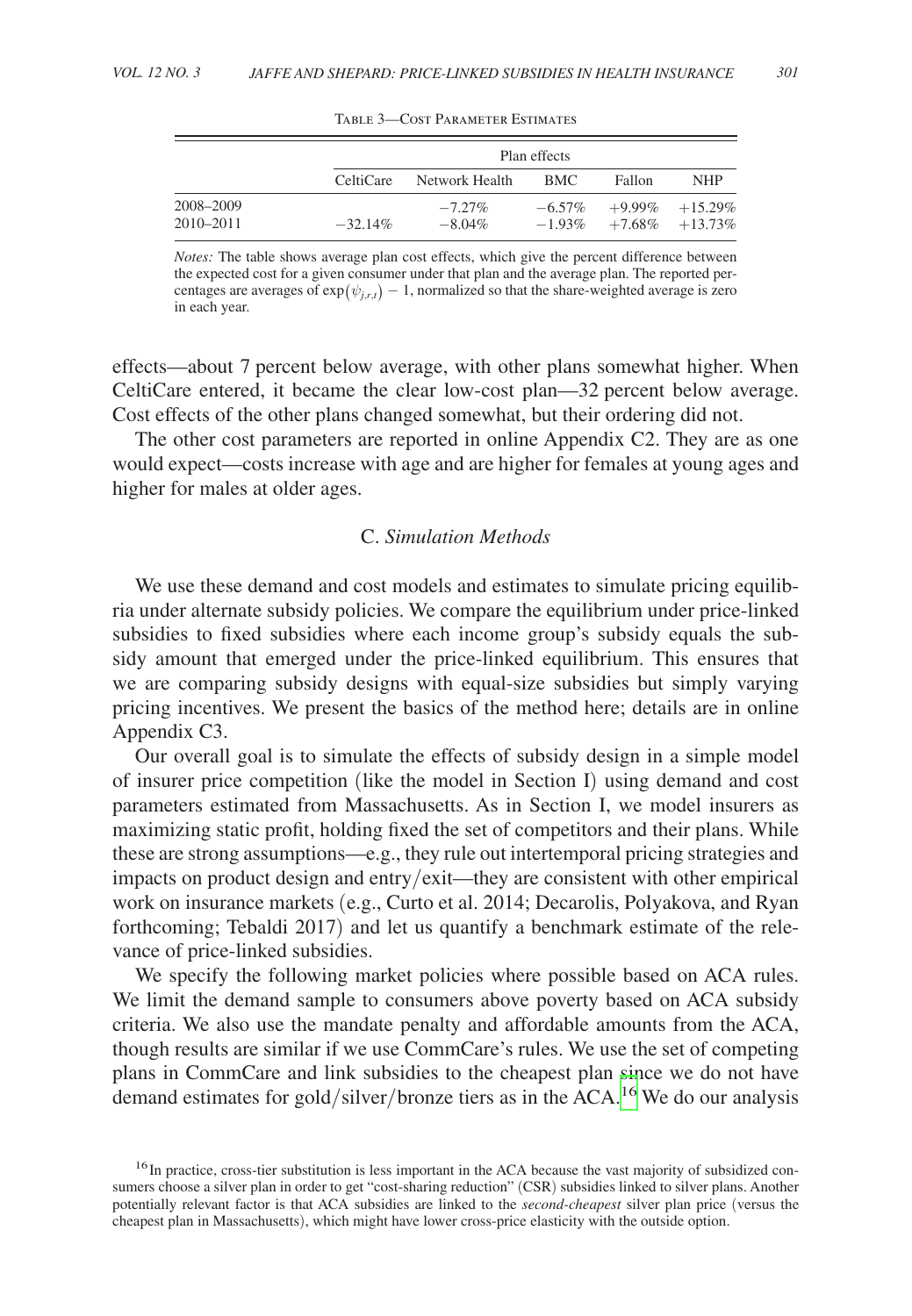separately for the CommCare plans in 2009 and 2011 to illustrate the different competitive dynamics before and after CeltiCare's entry in 2010.

Insurers maximize the following profit function:

(8) 
$$
\pi_{jt}(P) = \sum_i (\phi_{it} P_{jt} - E(c_{ijt})) \cdot Q_{ijt}(P^{Cons}(P_t)),
$$

where  $Q_{ijt}(\cdot)$  and  $E(c_{ijt})$  are the estimated demand and cost functions,  $P^{Cons}(\cdot)$ is the subsidy function mapping prices into consumer premiums, and  $\phi_{it}$  is the consumer risk adjustment score. We model  $\phi_{it}$  as perfectly capturing consumers' expected costs—with the average plan—in a proportional way, which essentially eliminates intensive margin risk selection (see online Appendix C3 for details). Equilibrium is defined by the first-order conditions (FOCs)  $d\pi_{it}/dP_{it} = 0$  for all *j*, given other plans' prices and any impact of  $P_{it}$  on the subsidy. With price-linked subsidies, there are sometimes a range of possible equilibria for the cheapest price (see online Appendix C3 for a discussion). When this occurs (for our 2009 simulations), we report results for the minimum and maximum prices consistent with this range.

## D. *Simulation Results*

*Prices*.[—Table 4](#page-24-0) reports simulation results for 2009 and 2011 market structures, comparing outcomes under price-linked versus fixed subsidies (columns). The first row reports the main outcome of interest: the cheapest plan's price. Price-linked subsidies increase this pivotal plan's price by between \$4 and \$26 (1–6 percent) for 2009 and by \$24 (6 percent) in 2011. The range of estimates for 2009 reflects the fact that in under price-linked equilibrium, Network Health and BMC tie for the cheapest plan with a range of admissible equilibria. In 2011, CeltiCare is the sole cheapest plan, reflecting its much lower costs.

The rest of the table reports additional outcomes, including profit margins, average prices and subsidies, and the share insured. The other insurers actually lower their prices very slightly in moving from fixed to price-linked subsidies. Nevertheless, the change in the average price is only slightly smaller than the change in the cheapest price because there is a substantial change in market share: since CeltiCare is no longer as cheap, its in-market share drops from about 61 percent to about 41 percent. The ∼20 percent of consumers who switch away from CeltiCare choose more expensive plans, increasing the average price paid. Because prices are higher while (income-specific) subsidies are held constant, fewer people buy insurance under price-linked subsidies.

A simple way to interpret the difference between the equilibria—without the assumptions needed for welfare analysis—is to ask how much money the government could save by switching to fixed subsidies, after adjusting the subsidy amount to *hold insurance coverage fixed*. By this test, we find that net expenditures would be 6.1 percent lower in 2011 and 0.7–7.8 percent lower in 2009 (for the range of equilibria). These would translate to substantial savings in programs the size of CommCare (which cost about \$800 million in 2011) or the ACA exchanges (about \$40 billion in 2016). Alternatively, we can ask how much higher insurance coverage rates would be under fixed subsidies, *holding government spending fixed.* We find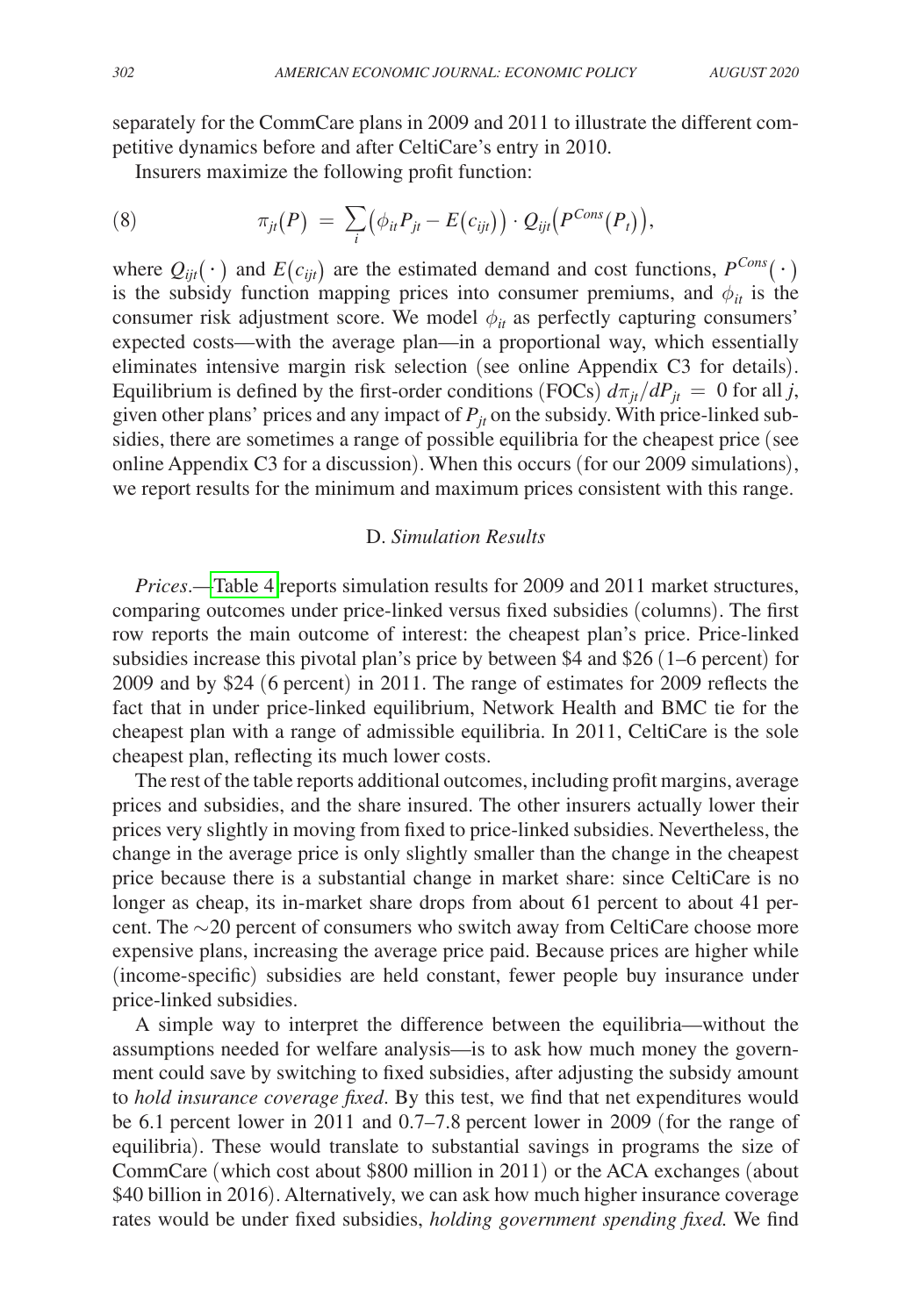<span id="page-24-0"></span>

|                                                           |                       |                             | 2009                        |                            |                             |                             |                             |                               |
|-----------------------------------------------------------|-----------------------|-----------------------------|-----------------------------|----------------------------|-----------------------------|-----------------------------|-----------------------------|-------------------------------|
|                                                           | Price-linked<br>Fixed |                             |                             | <b>Difference</b>          | 2011                        |                             |                             |                               |
|                                                           | Min                   | Max                         |                             | Min                        | Max                         | Price-linked                | Fixed                       | Diff                          |
| Minimum price \$415.3<br>Profit margin                    | 14.6%                 | \$437.3<br>19.1%            | \$411.7<br>14.3%            | \$3.5<br>0.3%              | \$25.6<br>4.8%              | \$403.8<br>20.0%            | \$379.9<br>15.0%            | \$23.8<br>5.0%                |
| Average price<br>Average subsidy \$354.4<br>Share insured | \$418.6<br>57.6%      | \$441.2<br>\$375.8<br>58.5% | \$416.6<br>\$354.2<br>58.3% | \$2.0<br>\$0.2<br>$-0.7\%$ | \$24.6<br>\$21.7<br>$0.2\%$ | \$427.3<br>\$345.7<br>40.0% | \$405.4<br>\$346.7<br>45.9% | \$21.9<br>$-\$1.0$<br>$-5.9%$ |

Table 4—Equilibrium under Price-Linked and Fixed Subsidies

*Notes:* This is a comparison of the market equilibria under price-linked and fixed subsidies (with the "Diff" columns referring to price-linked minus fixed). In 2009, there are only four plans in the market (CeltiCare has not entered); there are a range of equilibria under price-linked subsidies; this reports statistics for the equilibrium with the minimum and maximum cheapest plan price. The profit margin  $(= 100 \cdot (revenue - cost)/revenue)$  is reported for the cheapest plan. For 2009, the margin is the share-weighted average of BMC and Network's margins. The average price is across all plans, weighted by plan shares. The average subsidy is across all income groups. Changes in the income composition of the insured cause the small change in the average subsidy in 2011 and the minimum equilibrium in 2009.

that coverage (among the CommCare eligible population) would be 3.1 percentage points higher in 2011 and 0.2–2.6 percentage points higher in 2009.[17](#page-24-1)

The estimated \$24 price distortion for 2011 is smaller than the \$36 we calculated in Section IIIC using the first-order approximation. We can try to separate out how much of the difference is due to (i) different elasticities in 2008 (when the mandate penalty introduction occurred) versus for CeltiCare in 2011 (the simulation year), (ii) adverse selection and risk adjustment, (iii) pass-through of cost shocks into prices not equaling one (which is implicitly assumed by the first-order approximation), and (iv) strategic responses from the other firms. We analyze the role of each of these factors in online Appendix C4 and online Appendix Table C6. We find that about half of the gap between estimates is explained by different elasticities in 2008 versus 2011, a fourth is explained by adverse selection and risk adjustment, and nearly all the rest is explained by cost pass-through being less than one.

Our simulations do not include medical loss ratio (MLR) rules, which could mitigate the price distortion. The ACA requires that insurers spend at least 80 percent of revenue on medical care and related services. If binding, MLR rules could prevent price-linked subsidies from raising markups. However, the MLRs implied by our simulations—calculated conservatively as the ratio of medical costs to revenue—are typically above 80 percent. (The lone exception is BMC in the max-price equilibrium in 2009, whose MLR is 77 percent; see table in online Appendix C4).

*Welfare Results*.[—Table 5](#page-25-0) shows the different components of welfare—consumer surplus, the avoided externality of uninsurance, government costs, and profits—under fixed and price-linked subsidies. Section IB discusses these components, and online Appendix C3 reports the specifics for calculating their values. The

<span id="page-24-1"></span><sup>&</sup>lt;sup>17</sup>These estimates are changes in the take-up rate for subsidized insurance among eligible individuals, not changes in the overall uninsured rate. The CommCare eligible population of about 300,000 was about 5 percent of the total state population.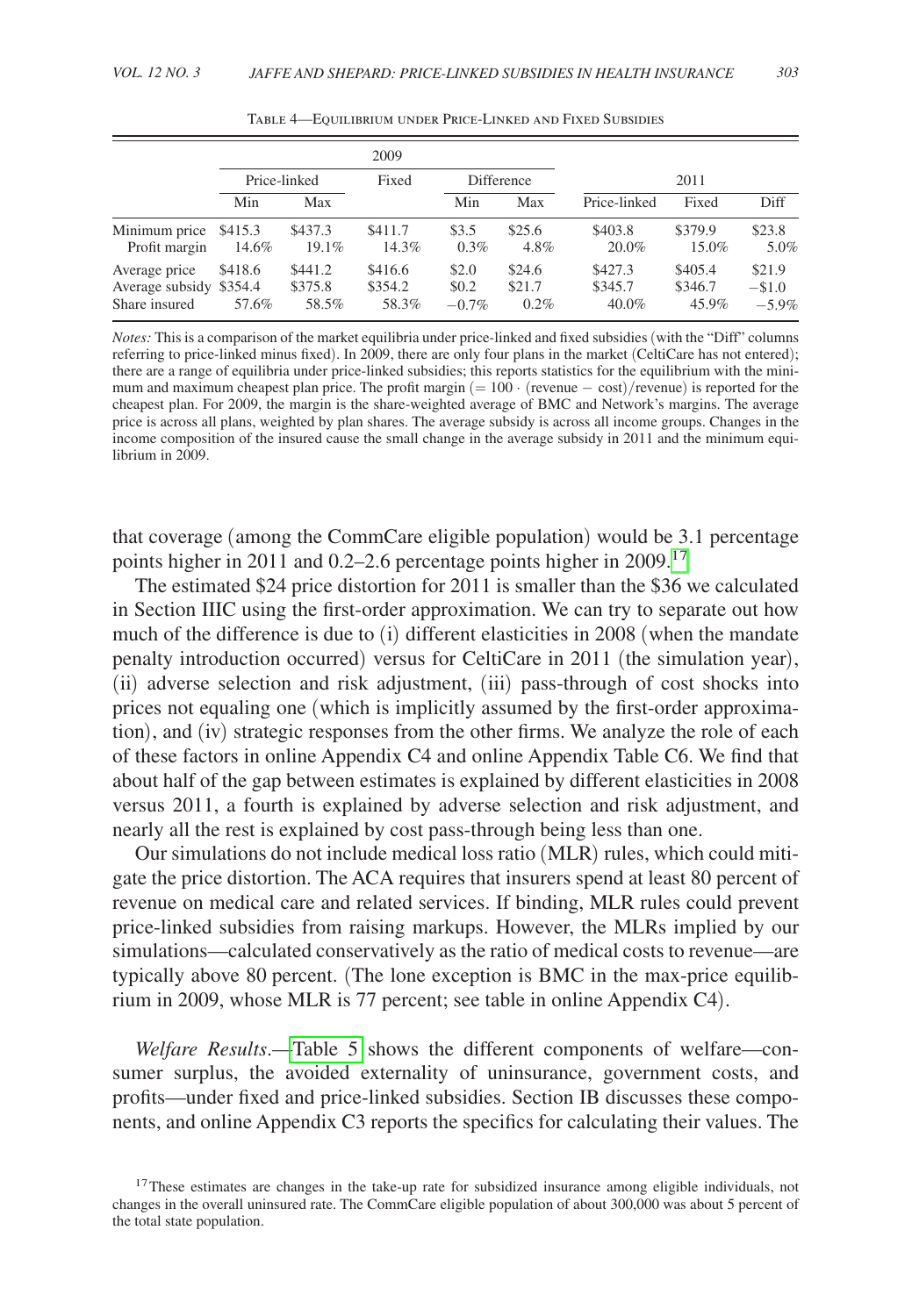<span id="page-25-0"></span>

|                         | \$ per eligible consumer per month |          |          |            |         |              |          |         |
|-------------------------|------------------------------------|----------|----------|------------|---------|--------------|----------|---------|
|                         |                                    | 2009     |          |            |         |              |          |         |
|                         | Price-linked                       |          | Fixed    | Difference |         | 2011         |          |         |
|                         | Min                                | Max      |          | Min        | Max     | Price-linked | Fixed    | Diff    |
| Consumer surplus        | $-0.3$                             | 0.9      | 0.7      | $-1.0$     | 0.1     | $-14.4$      | $-9.3$   | $-5.1$  |
| $+$ Saved externality   | 246.2                              | 249.7    | 249.0    | $-2.9$     | 0.7     | 165.5        | 188.2    | $-22.7$ |
| $-$ Gov costs           | $-177.2$                           | $-193.2$ | $-179.9$ | 2.7        | $-13.3$ | $-103.2$     | $-125.3$ | 22.1    |
| $=$ Public surplus (PS) | 68.6                               | 57.3     | 69.8     | $-1.2$     | $-12.5$ | 47.9         | 53.6     | $-5.7$  |
| Insurer profits         | 33.9                               | 45.3     | 33.4     | 0.5        | 11.9    | 22.3         | 22.7     | $-0.4$  |
| $PS +$ profits          | 102.6                              | 102.6    | 103.3    | $-0.7$     | $-0.7$  | 70.2         | 76.3     | $-6.1$  |

Table 5—Costs and Surplus under Price-Linked and Fixed Subsidies

*Notes:* This is a comparison of welfare under price-linked versus fixed subsidies; see note to Table 4 for additional details. "Per eligible consumer" includes both insured and uninsured. Consumer surplus is relative to the market not existing where consumers get the (dis)utility of uninsurance but do not have to pay the mandate penalty. (This number is negative because consumers have low or negative value for insurance.) Government costs are mandate revenue minus subsidy expenditures. Saved externality is the sum across consumers of the probability that they buy insurance times their externality. Public surplus adds consumer surplus and the saved externality, and subtracts government costs. The last rows add firm profits to public surplus.

externality includes both the estimated cost of uncompensated care for the uninsured and a paternalistic social disutility of uninsurance calibrated so that the affordable amounts for price-linked subsidies are optimal. The numbers reported are per *eligible* consumer (including the uninsured) and so tend to be smaller in magnitude than the price changes discussed above. For instance, consumer surplus is about \$5 per person-month higher under fixed subsidies in 2011—an effect driven by the \$24 fall in CeltiCare's price applied to ∼20 percent of the eligible population who purchase CeltiCare.<sup>[18](#page-25-1)</sup>

Consistent with our theoretical result, public surplus is higher under fixed subsidies. When the level of subsidy is equal under the two policies—as it is for 2011 and the minimum price-linked equilibrium in 2009—the difference in public surplus is approximately equal to the difference in consumer surplus. This is because the differences in government costs and the externality approximately cancel out due to an envelope theorem argument: since the regulator set fixed subsidies (affordable amounts) optimally, the value of covering an additional person equals the additional public costs.

The last two rows of Table 5 show insurer profits and the sum of public surplus and profits. Profits are higher under price-linked subsidies in 2009 (for both equilibria) but actually a bit lower in 2011. These different results illustrate the ambiguous effect of shifting from fixed to price-linked subsidies on profits. The effect of price-linked subsidies on profits is ambiguous because the higher prices decrease the quantity insured, particularly among healthier, low-cost consumers, so profits

<span id="page-25-1"></span><sup>&</sup>lt;sup>18</sup>We note that the overall level of consumer surplus is relatively small (and sometimes negative) because we compute it relative to a world without the program—i.e., no subsidized insurance *and* no mandate penalty. Because a sizable share of eligible people are uninsured (and therefore hurt by the mandate penalty), it is not surprising that the program has little (or negative) effect on consumer surplus.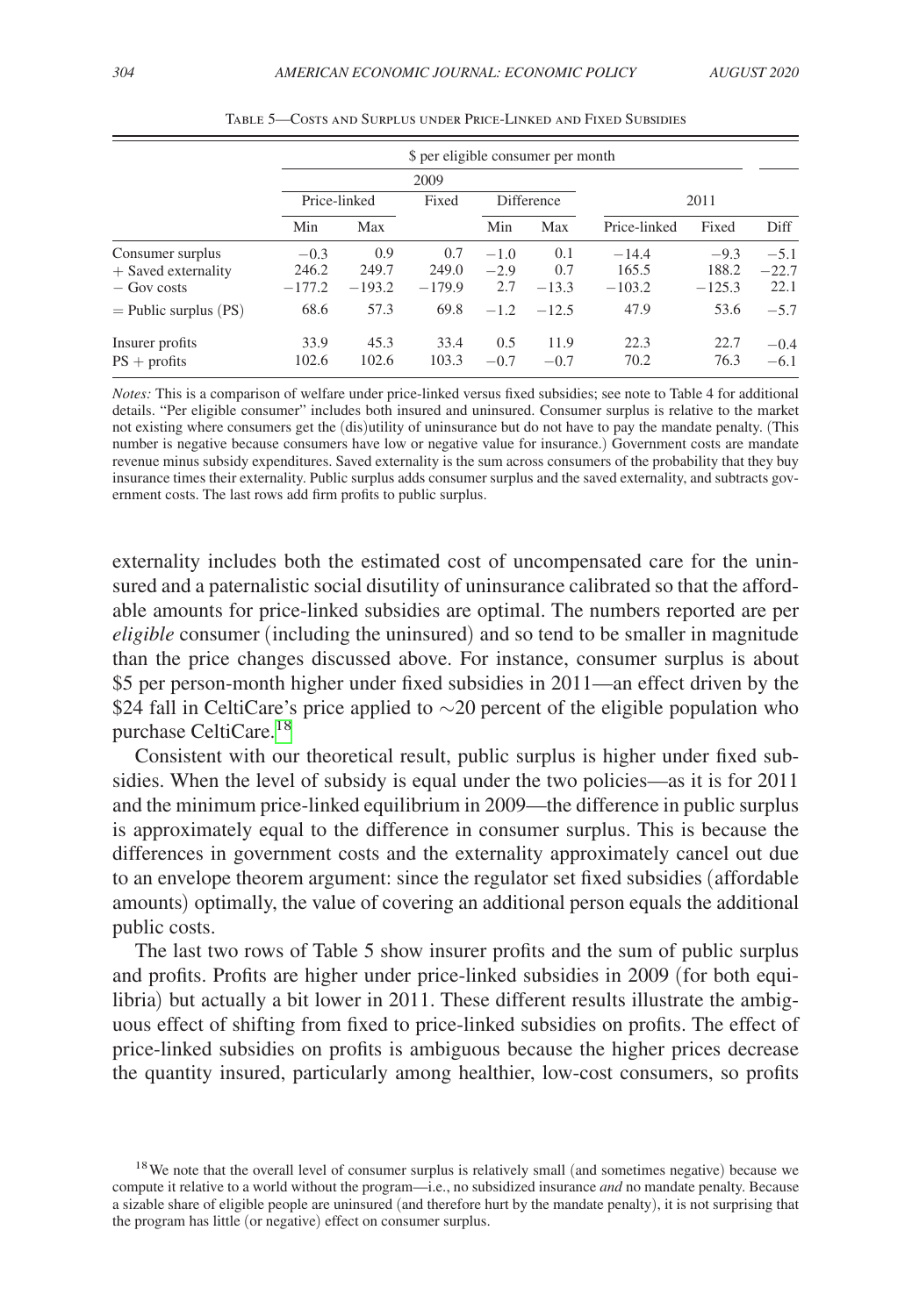may decrease. Even when profits are higher, the sum of public surplus and profits is still lower under price-linked subsidies.

*Counterfactual: Less Competitive Markets*.—Many of the ACA exchanges have only one or two insurers. To understand the implications of price-linked subsidies in less competitive markets, we again simulate equilibria using our parameters for 2011 but with the market limited to two available plans. We first note that less competition implies higher prices even under fixed subsidies: for instance, CeltiCare's price averages \$26 higher than in the baseline fixed subsidy simulation with five plans. This is comparable to the price difference between fixed and price-linked subsidies that we observed in Table 4. Thus, switching from fixed to price-linked subsidies has about the same effect on the price of the cheapest plan as removing all but one of its competitors.

We next compare fixed and price-linked subsidies in a market with two insurers. [Table 6](#page-27-0) shows the price distortion—the increase in the cheapest price under price-linked relative to fixed subsidies—for each pair of the four main insurers (excluding Fallon, which is a smaller regional plan). The price distortions range from \$28 to \$50 (or 6–12 percent)—all of which are larger than the \$23.80 we estimate for the full market with five insurers. More notable is how much larger the distortion is when there is a large cost difference between the two plans. For instance, the distortion is only slightly larger (\$28.0) when CeltiCare and Network Health, two low-cost plans, are competing. But it is more than twice as big (\$50.1) when CeltiCare competes against high-cost NHP. Thus, not only the number but the *type* of insurers matters critically for the distortionary effect of price linking: it is less bad when the competing plans have more similar cost structures. This is also reflected in welfare (not shown in the table); depending on whether the second cheapest firm is low or high cost, public surplus per eligible consumer is between \$8 and \$39 higher under fixed subsidies than under price-linked subsidies.

We focus on the competitiveness of the insurer market, but monopoly power in the provider market is also problematic for price-linked subsidies. If insurers are competitive and price at marginal cost, a monopoly provider will take into account how much increasing its price (which is passed through to consumer prices) affects consumers' demand for insurance. With price-linked subsidies, demand is much less responsive to price, so providers will charge higher prices to insurers. Note that MLRs rules would not help in this scenario because the insurers are pricing at cost; it is the provider whose price is distorted and who gets a profit windfall.

#### **V. Discussion**

## A. *Why Do We See Price-Linked Subsidies?*

Given their existence in real-world markets, are there benefits to price-linked subsidies that justify their use despite the pricing distortion we highlight? There are two categories of constraints on regulators that we omitted from the model that may make price-linked subsidies more attractive: informational constraints (uncertainty) and political economy constraints.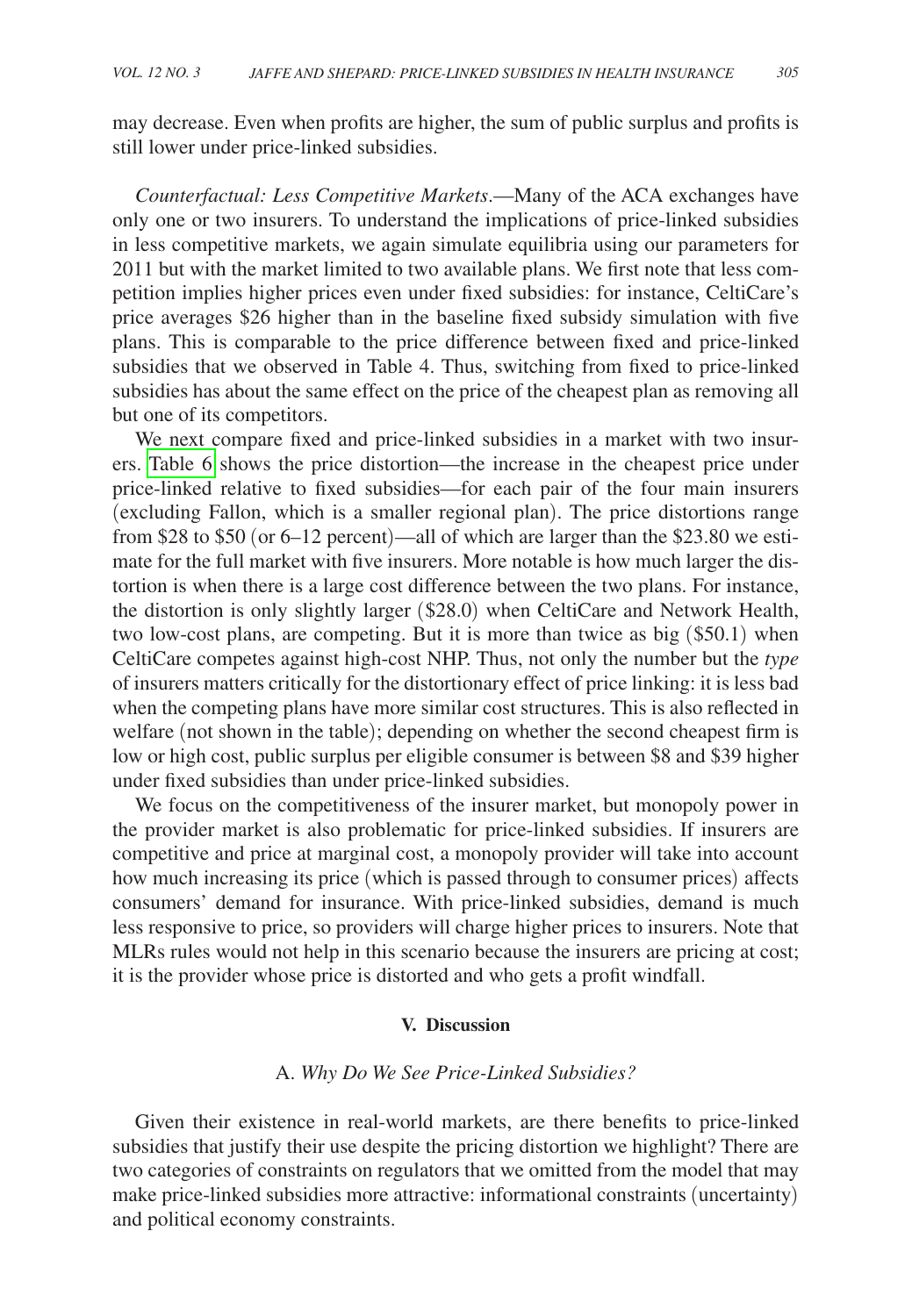<span id="page-27-0"></span>

|                                |                                    | (Lower cost)<br>Network Health |           | $\longrightarrow$<br>BMC |                        | (Highest cost)<br><b>NHP</b>        |                                            |
|--------------------------------|------------------------------------|--------------------------------|-----------|--------------------------|------------------------|-------------------------------------|--------------------------------------------|
| (Lowest cost)<br>(Higher cost) | CeltiCare<br>Network Health<br>BMC | \$28.00                        | $(7.3\%)$ | \$37.43<br>\$30.37       | $(9.4\%)$<br>$(6.7\%)$ | \$50.13<br>\$36.78<br>\$31.00-38.79 | $(11.6\%)$<br>$(7.8\%)$<br>$(6.0 - 7.5\%)$ |

Table 6—Price Distortion with Two Insurers (2011 Parameters)

*Notes:* (All five insurers in the market: \$23.83 (6.3%).) This table shows the difference in the cheapest price under price-linked and fixed subsidies, both as a dollar amount and as a percent of the cheapest price (in parentheses) under fixed subsidies, for markets with two insurers. These estimates should be compared to the increases in prices with five insurers from Table 4. Each set of figures reported corresponds to simulations where the market includes just the two insurers listed in the row and column headers. The plans are listed in order of increasing costs: CeltiCare, Network Health, BMC, NHP. When BMC and NHP compete, there are multiple equilibria; the range of distortions is given.

*Uncertainty*.—Our comparison of price-linked subsidies and fixed subsidies assumed that regulators had full information about cost and prices in the market so they could ex ante set an optimal fixed subsidy. There are two reasons that price-linked subsidies may be desirable in the presence of uncertainty. First, if the regulator is uncertain about the costs of health care, price-linked subsidies allow them to more closely match the subsidy for insurance to the externality of uninsurance. If there is a market-level shock to cost growth that insurers can observe (e.g., because of their up-to-date data and regular interactions with providers) and regulators cannot, then that shock will be reflected in prices; prices will contain useful information about the externality of uninsurance and therefore about the optimal subsidy, so price-linking subsidies may get them closer to the optimal level. Second, if the regulator is uncertain about insurance prices—either because of cost uncertainty or because of uncertainty about the equilibrium given costs—then price-linked subsidies allow the regulator to avoid the "affordability risk" that consumers incur from the variance in the post-subsidy prices that occurs with fixed subsidies.

Uncertainty about market level costs can be incorporated into our simulations in a fairly straightforward way; we take the observed cost levels (estimated in our model) as the "expected" cost level and recalculate what the equilibrium would be if costs were between 20 percent lower and 20 percent higher than expected, holding fixed the affordable amounts and subsidy levels set for the "expected" costs. To calculate the externality of uninsurance for each equilibrium, we start by assuming that the paternalistic component of the uninsurance externality does not depend on health care cost and that the expected social cost of the care received by the uninsured is proportional to the expected cost of their care with the average plan. We expect uncompensated care costs to be lower than insurance costs, so a \$1 increase in insurance cost would result in a  $\lambda \leq 1$  increase in the cost of uncompensated care. Since price-linking is more attractive when the externality moves more with prices, we consider the  $\lambda = 1$  as a best-case scenario for price-linked subsidies. In online Appendix D we discuss and analyze other reasonable benchmarks, give more details on the uncertainty framework and simulations, and show how prices, subsidies, and the insurance coverage rate vary with the cost shocks.

[Figure 3](#page-28-0) shows public surplus (the regulator's objective function) as costs diverge from the regulator's expectations for cost shocks from  $-20$  percent to  $+20$  percent.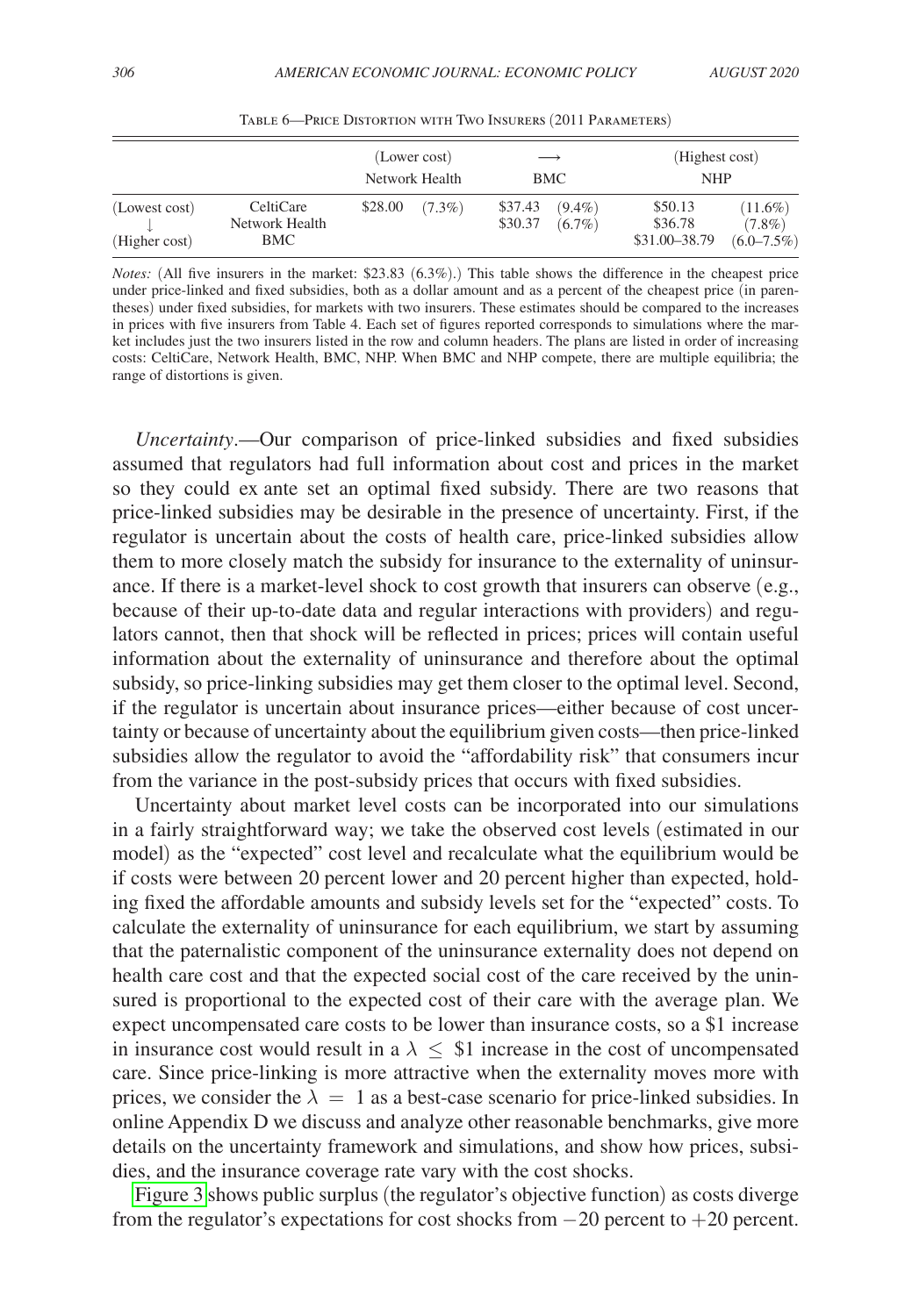<span id="page-28-0"></span>

Figure 3. Public Surplus under Cost Shocks in 2011

As expected, based on the lower prices, fixed subsidies result in higher surplus at a cost shock of zero. For nonzero cost shocks, the gap between fixed and price-linked subsidies narrows because the optimal subsidy gets farther from the fixed subsidy level as costs—and therefore the externality of uninsurance—diverge from expectations. For the baseline public surplus measure (solid curves), price-linked subsidies only do better for cost shocks greater than 15 percent or less than −12.5 percent. Using equation (A2), we then adjust the public surplus measure to include a cost of price risk to consumers, shown for a coefficient of relative risk aversion of  $\gamma = 2$ (dashed lines) and a more extreme case of  $\gamma = 5$  (dotted lines), to capture the idea that society might have a strong concern about "affordability" or to proxy for factors like consumption commitments that increase local risk aversion (Chetty and Szeidl 2007). Even with fairly high risk aversion, the cost shock must be over 12.5 perccent or below −10 percent for price-linked subsidies to have higher public surplus than fixed subsidies.

The basic results also hold if we use public surplus plus profits as the welfare metric. The range of shocks under which fixed subsidies do better is somewhat smaller,  $-7.5$  percent to  $+10$  percent, but still substantial. These results are also shown in online Appendix D, where we also present results for 2009.

To get a sense of what size cost shocks are most relevant, we need to think about how much uncertainty a policymaker faces when setting a fixed subsidy. We use state-level average costs in the US National Health Expenditures (NHE) data for 1991–2009 (the period over which state-level data are available) to get a ballpark magnitude under different assumptions about the subsidy-setting process.

First, consider the case of a mature market and a policymaker attempting to set fixed subsidies in a "smart" way based on all available information. If the policymaker can observe lagged cost data from insurers (e.g., in state insurance department

*Notes:* These graphs show public surplus (the regulator's objective function, in dollars per month per eligible member) under price-linked and fixed subsidies for cost shocks of −20 percent to +20 percent of baseline. The dashed and dotted lines subtract a cost of pricing risk to consumers (using the method in equation (A2)) with coefficients of relative risk aversion of two and five, respectively.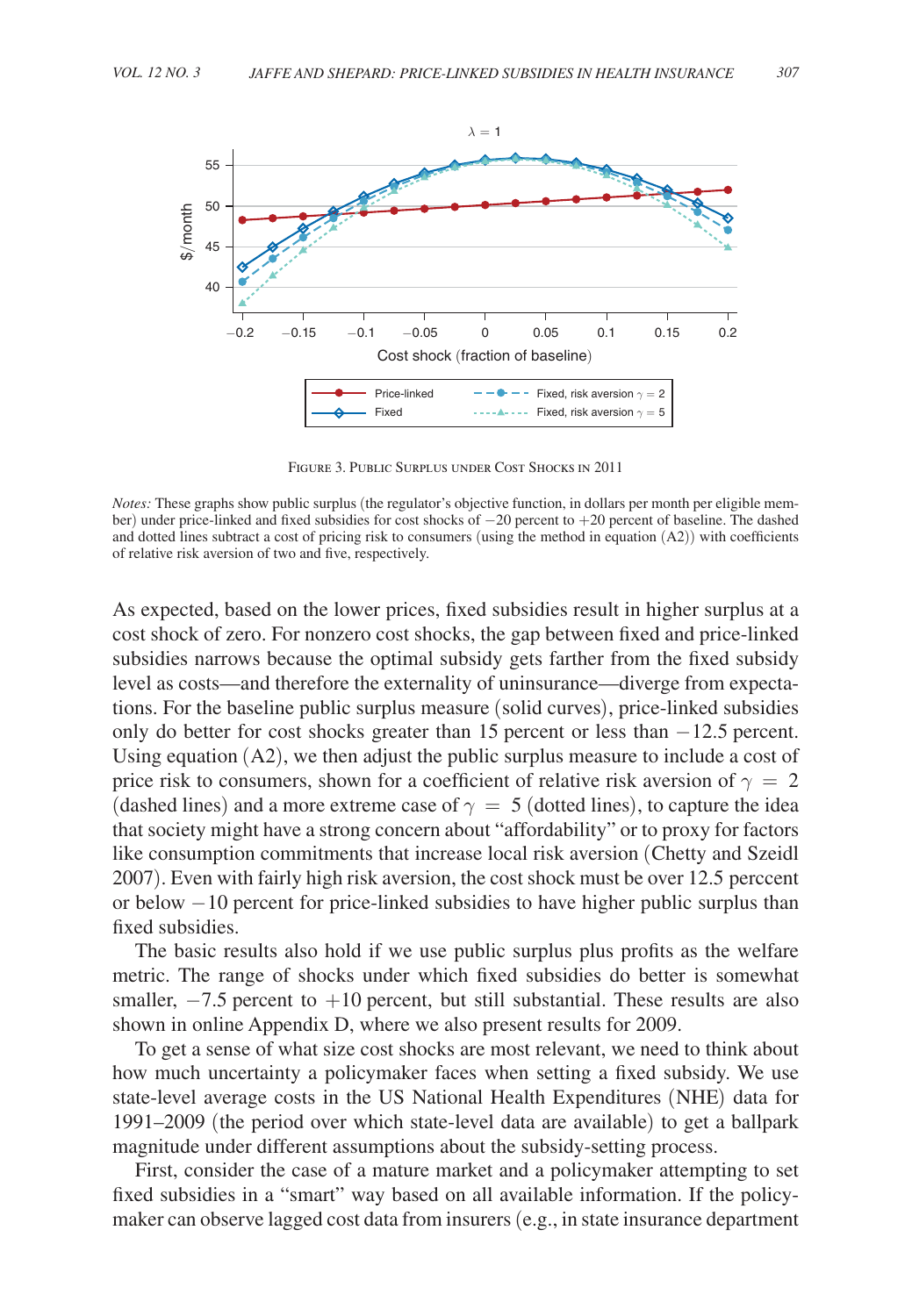rate filings) and other data sources (e.g., hospital cost reports, Medicare data), then the relevant uncertainty is about how much costs will *grow* between the lagged data and the year for which subsidies are being set. In the NHE data, the standard deviation of state-level annual cost growth is 1.9 percent, and for 3-year growth it is 4.8 percent. Thus, if a regulator can observe costs for the current year when setting subsidies for next year, cost shocks (i.e., deviations from an expected change) greater than 5 percent (in absolute value) are exceedingly rare. If (more conservatively) the regulator can observe costs from two years ago when setting next year's subsidies (a three-year lag), cost shocks of greater than 12.5 percent—the minimum shock for which price-linked subsidies do better—still occur less than 1 percent of the time.

We conclude that fixed subsidies do better across the range of cost shocks that are "reasonable" in a mature market similar to the one we study. However, uncertainty is likely to be much larger in a new market, like the ACA in 2014, where past data are not available or in markets where regulations are changing or enrollment has not reached equilibrium levels. Moreover, in more competitive markets or markets where there is less substitution to the outside option, the distortion from price-linked subsidies would be smaller, so the amount of cost uncertainty necessary to overcome the higher prices would also be smaller.

*Political Economy Constraints*.—Another motivation for price-linked subsidies is that they may be less susceptible to lobbying or regulatory capture. Affordable amounts require less year-to-year adjustment than fixed subsidies, which would likely need to grow with health care costs. Moreover, they can be set at the same level across all regions, whereas fixed subsidies may need to vary with local health care costs. The joint federal-state nature of the program (subsidies are federally funded but exchanges are state regulated) also presents complications. With fixed subsidies, state regulators might unilaterally set subsidies above the optimal level to bring additional federal subsidy dollars into their states. With price-linked subsidies, the regulator would have to try to coordinate higher pricing (collusion) across insurers. This is similar to the "fiscal shenanigans" concerns that have been documented for federal matching funds in Medicaid (Baicker and Staiger 2005).

Another potential rationale for insurance subsidies might be redistribution. We choose not to model distributional objectives (instead adopting a surplus standard) since we assume these are addressed elsewhere in the tax/transfer system, but it is possible that political constraints make it easier to do redistribution through health insurance than via tax credits or direct payments. Political constraints could also create extreme affordability concerns that go beyond standard risk aversion. If the political ramifications of insurance not being affordable in one county are very large, then even a tiny bit of uncertainty could make price-linked subsidies necessary.

Political constraints could also limit the government's ability to set fixed subsidies optimally under uncertainty. If local regulators were too subject to capture, Congress might feel the need to control the level of the fixed subsidies, setting an initial level of fixed subsidies and indexing them based on an assumed rate of cost growth. Actual costs could diverge substantially from this assumed trend over an extended period. For instance, using the medical CPI  $+1$  percent as an index, after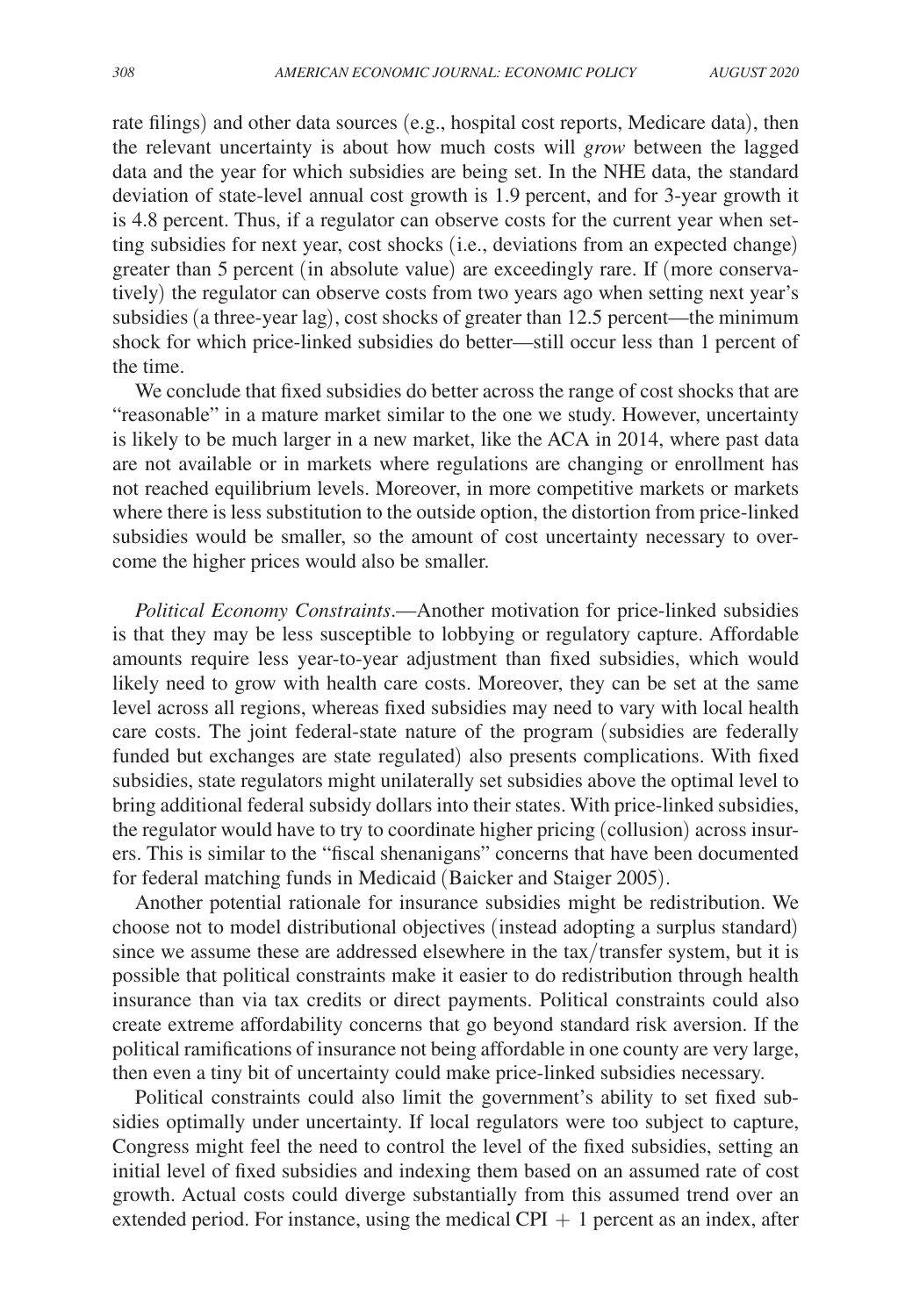10 years, costs in the NHE data would on *average* have been 9 percent higher than "expected" and would diverge from expectations by more than 15 percentage points about one-fourth of the time. In the medium-to-long term, just indexing fixed subsidies will frequently lead to worse outcomes than price-linked subsidies.

## B. *Implications for Other Markets*

The tradeoffs with price-linked subsidies apply more broadly than the ACA. They apply in any market where (i) firms have market power—i.e., a small price increase does not cause a firm's demand to fall to zero—and (ii) there is the possibility of substitution to an unsubsidized outside option. These conditions apply in a variety of programs, including Medicare Advantage, Medicare Part D, and employer-sponsored insurance.

In Medicare Advantage, the distinction between price-linked and fixed subsidies is relevant for comparing "competitive bidding" and "premium support" reform proposals[.19](#page-30-0) Both reforms propose explicitly linking subsidies to insurer prices. Under competitive bidding proposals, the price-linked subsidy applies only to Medicare Advantage plans, while the enrollee premium for traditional Medicare (the outside option) is held fixed. As we have shown, this distorts pricing incentives. Premium support applies the (price-linked) subsidy to all options, including traditional Medicare; this works like our alternate policy idea (see online Appendix A3) and avoids the pricing distortion.

Medicare Part D (the prescription drug program for the elderly) uses price-linked subsidies based on a national enrollment-weighted average of plan price bids. Because all plans' prices affect the subsidy through this average, our theoretical distortion applies to all plans—not just a subset of potentially pivotal silver plans as in the ACA—but the distortion for each plan is smaller. It is approximately proportional to the national market share of the plan's parent insurer, the largest of which is United Health Group (with 28 percent in [20](#page-30-1)11) (see Decarolis 2015).<sup>20</sup>

Employers typically pick a small menu of insurance options for their employees and set subsidies based on prices (either implicitly or explicitly). To the extent that an employer's chosen insurer(s) have market power, this can lead to the same type of pricing distortion. Since tax rules limit employers' ability to subsidize employees' outside options, employers who want to keep prices down should consider making their subsidies not depend, even implicitly, on insurers' prices.

In theory, the logic of price-linked subsidies applies to market-based public programs other than health insurance. The markets tend to be less centralized, but housing subsidies, school vouchers, and Pell Grants have many of the same properties of price-linked subsidies. If a city sets the value of a school voucher to ensure the affordability of at least one private school rather than basing it on the cost of public education, it risks distorting upward the private school prices. Most housing markets

<span id="page-30-0"></span><sup>19</sup>Medicare Advantage's current design has a combination of fixed and price-linked subsidies: benchmarks are set based on local traditional Medicare costs, but Medicare reduces the subsidy when a plan reduces its price below<br>the benchmark. The distortion from these plan-specific price-linked subsidies may be significant.

<span id="page-30-1"></span><sup>20</sup> Decarolis (2015) discusses additional pricing effects arising from the design of low-income subsidies.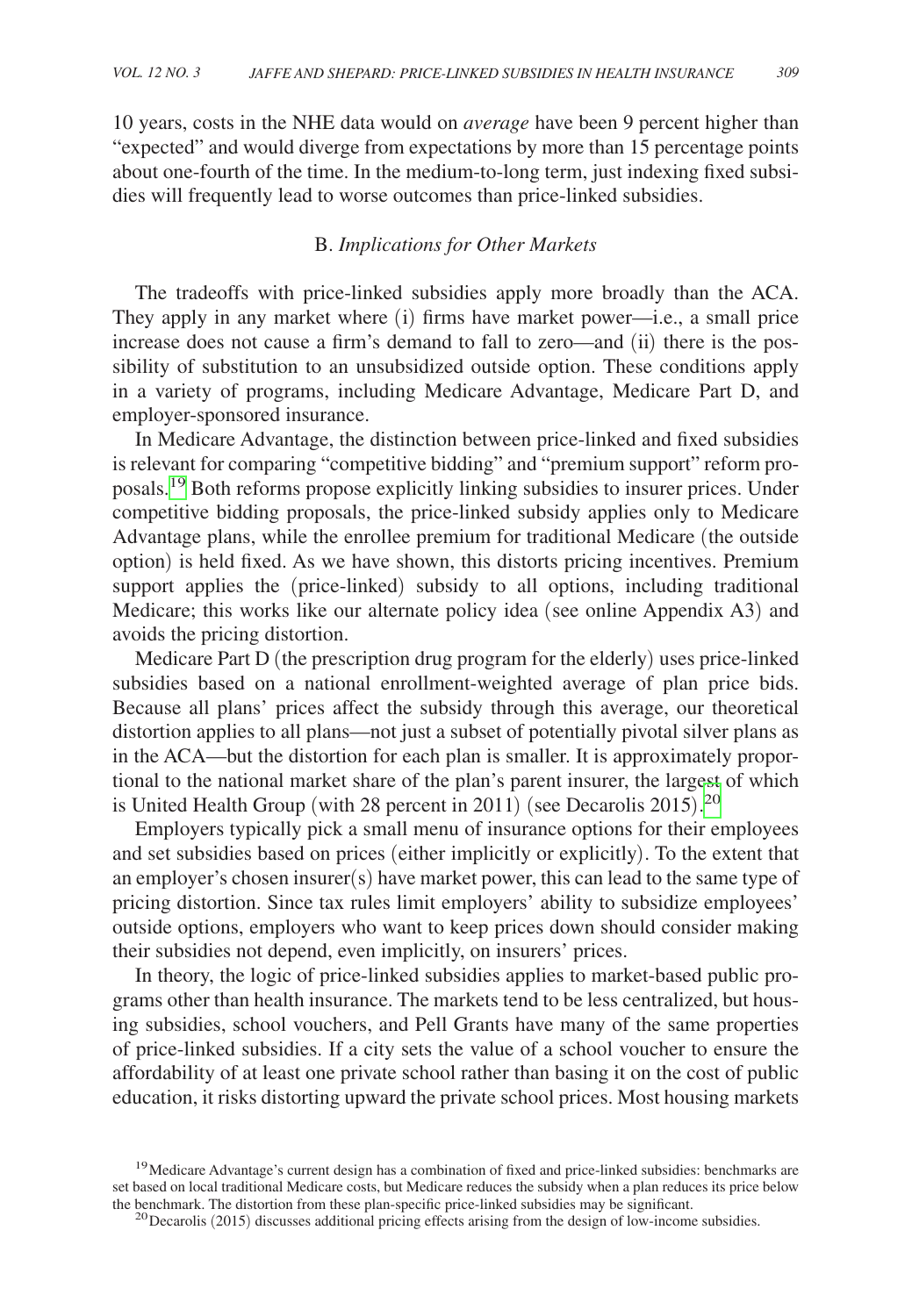have more suppliers, so setting housing subsidies based on market-level housing prices is likely to be less distortionary.<sup>21</sup> Again, price-linked subsidies would only be beneficial if the optimal subsidy increased with prices.

#### **VI. Conclusion**

This paper considers the effects on pricing incentives generated by price-linked subsidies in health insurance exchanges, an important topic for economists analyzing these markets and policymakers designing and regulating them. We highlight the incentive distortion in a simple theoretical model and derive a first-order approximation of its size. We then use two natural experiments in the Massachusetts exchange to get structural demand estimates and simulate the market under alternative subsidy policies. In 2011, we find an upward distortion of the subsidy-pivotal cheapest plan's price of \$24, or 6 percent of the average price of insurance. This would translate to \$46 million across all CommCare enrollees in 2011, or \$3 billion for ACA subsidized enrollees in 2016. While we do not view these numbers as a precise estimate of either the historical distortion in Massachusetts or the distortion in the ACA exchanges, we think that they indicate that the pricing incentives we identify in theory should be of practical concern.

We also show that price-linked subsidies may be a response to political economy constraints or uncertainty about health care costs. The right balance between the insurers' pricing incentives on the one hand and affordability and consumer incentive concerns on the other will vary from market to market. In general, price-linked subsidies are more likely to be beneficial on net when regulators face more uncertainty since the information about costs that prices contain will be more valuable. They are also more likely to be beneficial in more competitive markets, where price-linking does not distort prices as much. We hope our analysis contributes to a better understanding of the tradeoffs involved. In addition to further analysis of the ACA, future research could measure the relevant elasticities in Medicare Advantage, Medicare Part D, and employer-sponsored insurance programs to assess the importance of this pricing distortion in those markets.

#### **REFERENCES**

- **Baicker, Katherine, and Douglas Staiger.** 2005. "Fiscal Shenanigans, Targeted Federal Health Care Funds, and Patient Mortality." *Quarterly Journal of Economics* 120 (1): 345–86.
- **Berry, Steven, James Levinsohn, and Ariel Pakes.** 2004. "Differentiated Products Demand Systems from a Combination of Micro and Macro Data: The New Car Market." *Journal of Political Economy* 112 (1): 68–105.
- **Chan, David, and Jonathan Gruber.** 2010. "How Sensitive Are Low Income Families to Health Plan Prices?" *American Economic Review* 100 (2): 292–96.
- **Chandra, Amitabh, Jonathan Gruber, and Robin McKnight.** 2011. "The Importance of the Individual Mandate—Evidence from Massachusetts." *New England Journal of Medicine* 364: 293–95.
- **Chetty, Raj.** 2009. "Sufficient Statistics for Welfare Analysis: A Bridge between Structural and Reduced-Form Methods." *Annual Review of Economics* 1: 451–88.

<span id="page-31-0"></span> $21$  Linking an individual's subsidy to the price of the specific apartment, as is implicitly done if the individual's rent contribution is a fixed fraction of their income, would still be very distortionary if there were no other price regulations.